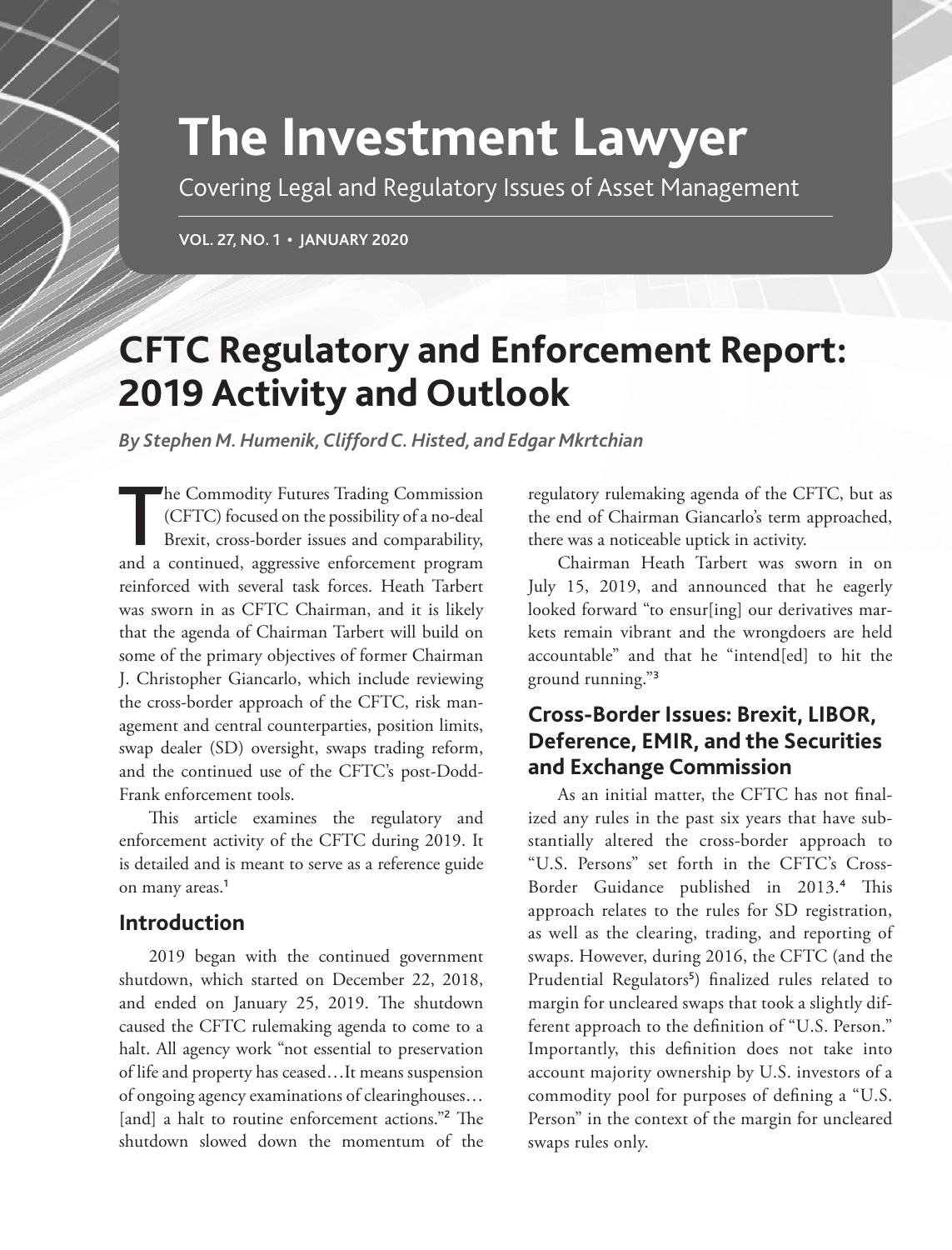Other than this change in approach for margin for uncleared swaps rules in 2016, former Chairman Giancarlo had proposed several changes to the crossborder framework both during and at the end of his tenure; however, to date, those changes have not been finalized.

During his tenure, former Chairman Giancarlo emphasized deference to other comparable regulations and, notably, the CFTC provided exemptions for certain European trading platforms in 2017 and 2018. However, because exemptions for clearing and reporting are not in place, the overall impact of these cross-border actions has not been dramatic. In addition, the CFTC recently made comparability determinations for the margin requirements of several non-European jurisdictions, which reflected a new, holistic approach to such determinations.<sup>6</sup> These determinations employed a different methodology than the line-by-line approach used by former Chairman Gary Gensler and former Chairman Timothy Massad to examine other regulatory frameworks, and those determinations with respect to other subject matter areas remain in effect.

Market participants continue to see fragmentation of markets and regulatory approaches on a cross-border basis. Brexit and "EMIR 2.2" have been the principal cross-border focus of the CFTC and have added delay and tension to overall cross-border developments, including comprehensive mutual recognition and substituted compliance.

Chairman Tarbert is poised to take cross-border actions that further the approach of deference to comparable regulations. Specifically, during his confirmation hearing, Mr. Tarbert stated: "…because our markets are global, coordination with our international counterparts to reduce systemic risk, avoid market fragmentation, protect customers, and promote basic international standards will be vital as we move forward."<sup>7</sup>

#### **Brexit**

Brexit has been a significant driver of CFTC cross-border activity over the course of 2019. To

address industry concerns, the CFTC and the Prudential Regulators have actively addressed the possibility of a "No-Deal Brexit" by putting measures in place to preserve the stability of trade execution and clearing relationships.<sup>8</sup> Specifically, in April, the CFTC announced two measures to provide greater certainty in the global marketplace.<sup>9</sup> The CFTC Staff positions and time-limited relief in each of the letters will become effective if and when the United Kingdom withdraws from the European Union.

The end result of the CFTC's Brexit relief is to preserve the status quo of the CFTC's cross-border approach. Below, we discuss the CFTC's Brexitrelated actions, as well as other cross-border actions by the CFTC.

#### **CFTC Provides No-Action Relief for EU Comparability Determinations for Entity-Level and Transaction-Level and Trade Execution-Related Relief**

In CFTC No-Action Letter No. 19-08 (April 5, 2019) (NAL 19-08), CFTC Staff provided timelimited no-action relief to ensure the continued availability following Brexit of substituted compliance and regulatory relief under certain existing CFTC comparability determinations and exemption orders.<sup>10</sup> Specifically, NAL 19-08 related to several comparability determinations that the CFTC took in recent years related to entity-level requirements for SDs, transaction-level requirements for transactions with SDs, and margin requirements for uncleared swaps (referred to in NAL 19-08 as the EU Comparability Determinations).<sup>11</sup> NAL 19-08 provides certain regulatory relief whether there is a No-Deal Brexit (also referred to as a Hard Brexit),<sup>12</sup> or a Soft Brexit.<sup>13</sup>

NAL 19-08 also applies to the Exemptive Order related to the registration of swap execution facilities (each, a SEF).<sup>14</sup> Specifically, in the Exemptive Order, the CFTC determined that the EU's regulatory frameworks for multilateral trading facilities (each, an MTF) and organized trading facilities (each, an OTF) satisfy the standard for granting an exemption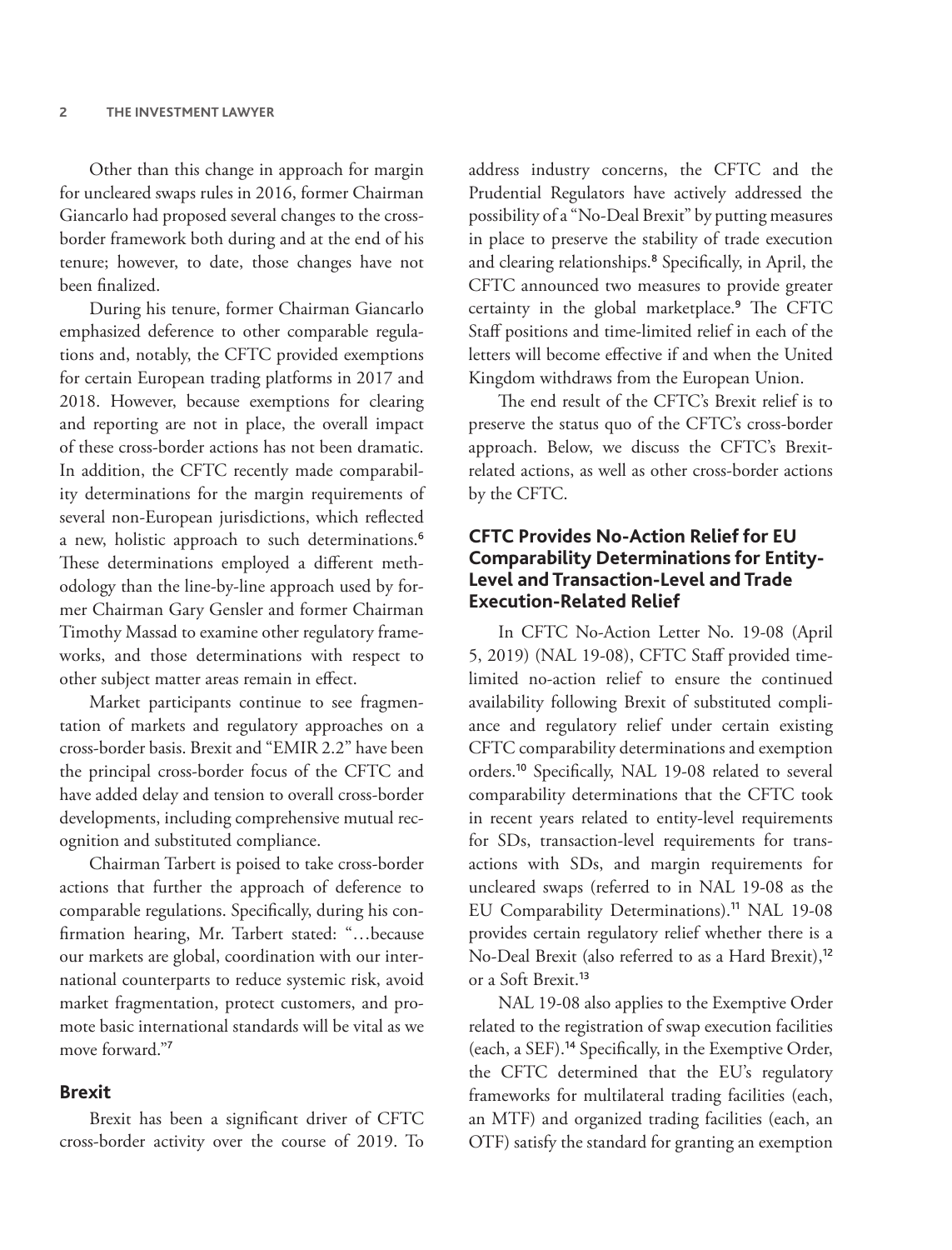from the requirement to register with the CFTC as a SEF. As a result, NAL 19-08 provides that, upon the occurrence of either a No-Deal Brexit or a Soft Brexit, the Division of Market Oversight (DMO) will not recommend that the CFTC take an enforcement action against:

- 1. An MTF or OTF that is authorized within the United Kingdom and subject the Exemptive Order (referred to as an Eligible UK Facility) for failure to register as a SEF; or
- 2. A counterparty that is subject to the CFTC's trade execution requirement, if such counterparty executes a swap that is subject to such trade execution requirement on an Eligible UK Facility.<sup>15</sup>

Importantly, NAL 19-08 notes that the noaction relief does not affect other provisions of the Commodity Exchange Act (CEA) or CFTC regulations when cross-border trades are executed on a European facility. In other words, NAL 19-08 provides a summary of how the CFTC cross-border approach continues to provide an incomplete substituted compliance framework with respect to reporting and clearing. Specifically, with respect to swap transactions executed on a European facility, including Eligible UK Facilities:

- 1. The reporting requirements of Parts 43 and 45 of the CFTC's regulations apply, meaning that a European market participant executing on a UK Facility must report to a CFTC-registered swap data repository and a European trade repository;<sup>16</sup>
- 2. The swap trading eligibility requirement of CEA section 2(e) applies (that is, the eligible contract participant requirement); and
- 3. The following clearing-related requirements apply:
	- a. When a swap transaction executed by a U.S. Person on an Eligible UK Facility is a "customer" position subject to CEA section 4d,

the transaction, if intended to be cleared, must be cleared through a futures commission merchant (FCM) registered under the CEA at a derivatives clearing organization (DCO) registered under the CEA;<sup>17</sup>

- b. When a swap transaction executed by a U.S. Person on an Eligible UK Facility is a "proprietary" position under CFTC Regulation 1.3, the transaction, if intended to be cleared, must be cleared either through a DCO registered under the CEA or a clearing organization that has been exempted from DCO registration by the CFTC pursuant to CEA section 5b(h) (an Exempt DCO); and
- c. When a swap transaction is subject to the CFTC's clearing requirement under Part 50 of the CFTC's regulations and is entered into by a person that is subject to such clearing requirement, the transaction must be cleared either through a DCO registered under the CEA or an Exempt DCO; provided that, consistent with the first bullet point above, if the transaction is a "customer" position subject to CEA section 4d, it must be cleared through an FCM registered under the CEA at a DCO registered under the CEA, and it cannot be cleared through an Exempt DCO.

Finally, as to clearing, NAL 19-08 notes that if, as a result of the clearing arrangements that an Eligible UK Facility has in place, some swap transactions executed on the Eligible UK Facility are cleared by a clearing organization that is not a DCO registered under the CEA, the Eligible UK Facility must, as a condition of receiving the above relief from the SEF registration requirement, have a rule in its rulebook that requires the types of swap transactions described in clauses (1), (2), and (3) above, if intended to be cleared, to be cleared in a manner consistent with the requirements described in clauses (1), (2), and (3), respectively.<sup>18</sup>

In CFTC No-Action Letter No. 19-09 (April 5, 2019) (NAL 19-09), the CFTC clarified that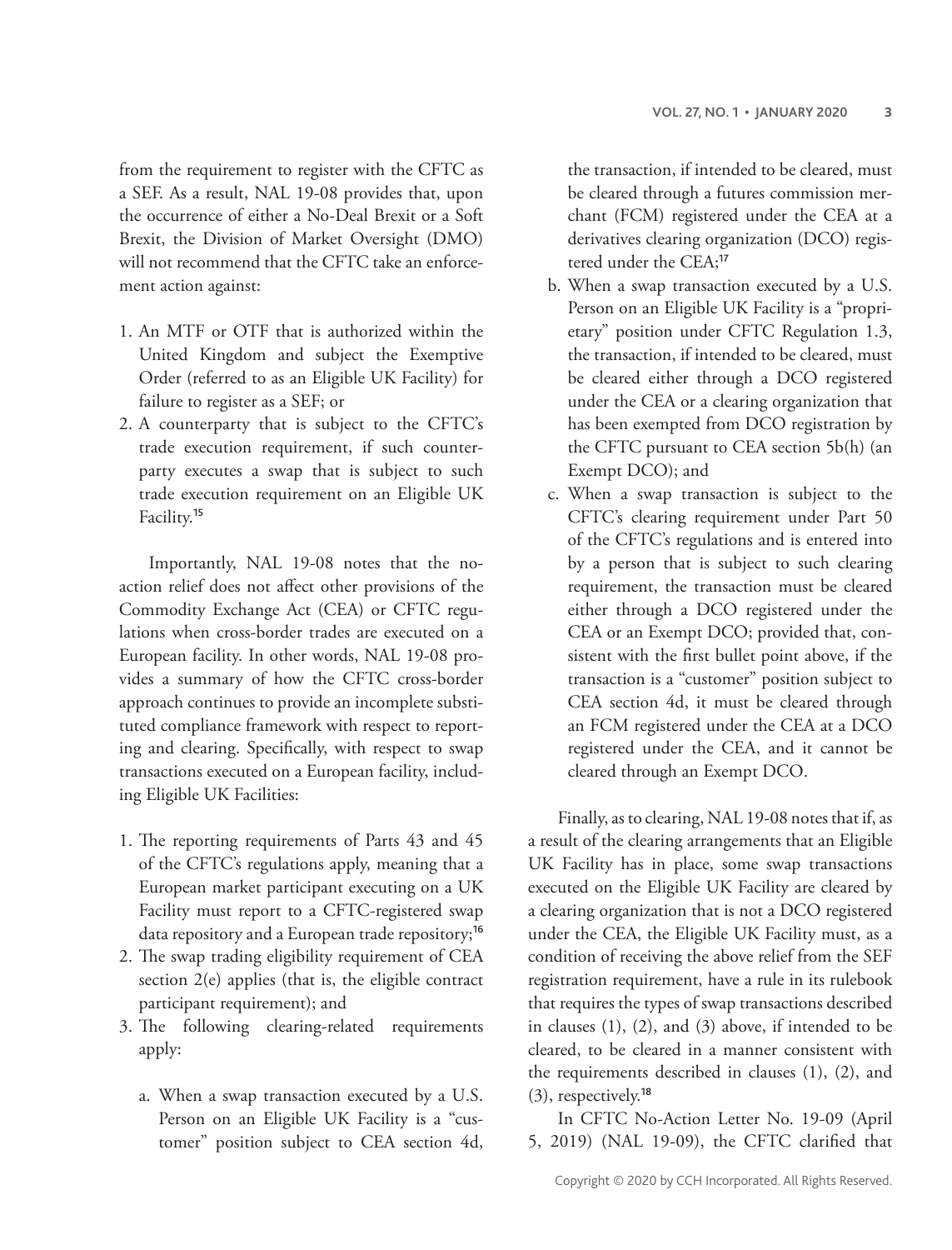the existing regulatory no-action relief affecting EU entities will continue to be available for UK entities following Brexit.<sup>19</sup> The existing no-action relief relates to introducing broker registration requirements for SDs, uncleared swaps subject to risk mitigation techniques under the European Market Infrastructure Regulation (EMIR), reporting requirements for certain SDs, outward-facing swaps condition in the Inter-Affiliate Exemption from the clearing requirement, and swaps executed between certain affiliated entities that are not exempt from clearing.<sup>20</sup>

# **London Inter-Bank Offered Rate**

With London Inter-Bank Offered Rate's (LIBOR) discontinuation in 2021 as a representative interest rate benchmark, the CFTC has been reviewing alternatives. Commissioner Rostin Behnam noted that in the second quarter of 2019: "We have persisted towards resolving LIBOR."<sup>21</sup>

Market participants organized a group called the Alternative Reference Rates Committee, that identified the Secured Overnight Financing Rate (SOFR) as an alternative to LIBOR. SOFR futures began trading at the Chicago Mercantile Exchange (CME) and ICE Futures Europe. Since it began trading at the CME in May 2018, through March 2019, SOFR futures have traded the equivalent of nearly US\$4 trillion in notional value with cumulative volume exceeding two million contracts<sup>22</sup>

Neither U.S. regulators nor the Federal Reserve are likely to mandate an alternative to LIBOR. However, Commissioner Behnam established the Interest Rate Benchmark Reform Subcommittee of the Market Risk Advisory Committee, which he sponsors, to provide reports and recommendations regarding efforts to transition the United States to SOFR. Chairman Giancarlo noted: "There is broad consensus that development of SOFR swaps markets will follow SOFR futures…. in the next 12 months, both…SOFR futures and swaps, [and] related debt markets—will hit critical levels where liquidity

begets liquidity."<sup>23</sup> The CFTC will continue to work with market participants to facilitate a shift away from LIBOR to SOFR.<sup>24</sup>

Some have noted that SOFR may be more volatile than LIBOR. In response to these concerns, the Federal Reserve Bank of New York has indicated in a user's guide to SOFR that:

On a daily basis, SOFR can exhibit some amount of idiosyncratic volatility, reflecting market conditions on any given day, and a number of news articles pointed to the jump in SOFR over the end of the year. However, although people often focus on the type of day-to-day movements in overnight rates shown by the black line in the figure, it is important to keep in mind that the type of averages of SOFR that are referenced in financial contracts are much smoother than the movements in overnight SOFR.<sup>25</sup>

The Federal Reserve Bank of New York has indicated that it will solicit public feedback on its plans to begin publishing averages of SOFR by the first half of 2020, which may further help market participants understand and use SOFR.

# **Cross-Border—Putting Deference and a Principles-Based Approach into Practice**

#### **Chairman Giancarlo's Final Actions on Cross-Border**

In his last open Commission meeting, former Chairman Giancarlo referenced his October 2018 white paper on cross-border swaps regulations, noting that in it, he "proposed updating the agency's…approach with an objective and riskfocused framework based on regulatory deference to third-country jurisdictions with comparable regulation and supervision."<sup>26</sup> In response, CFTC Staff drafted four proposals on the cross-border reach of CFTC regulations: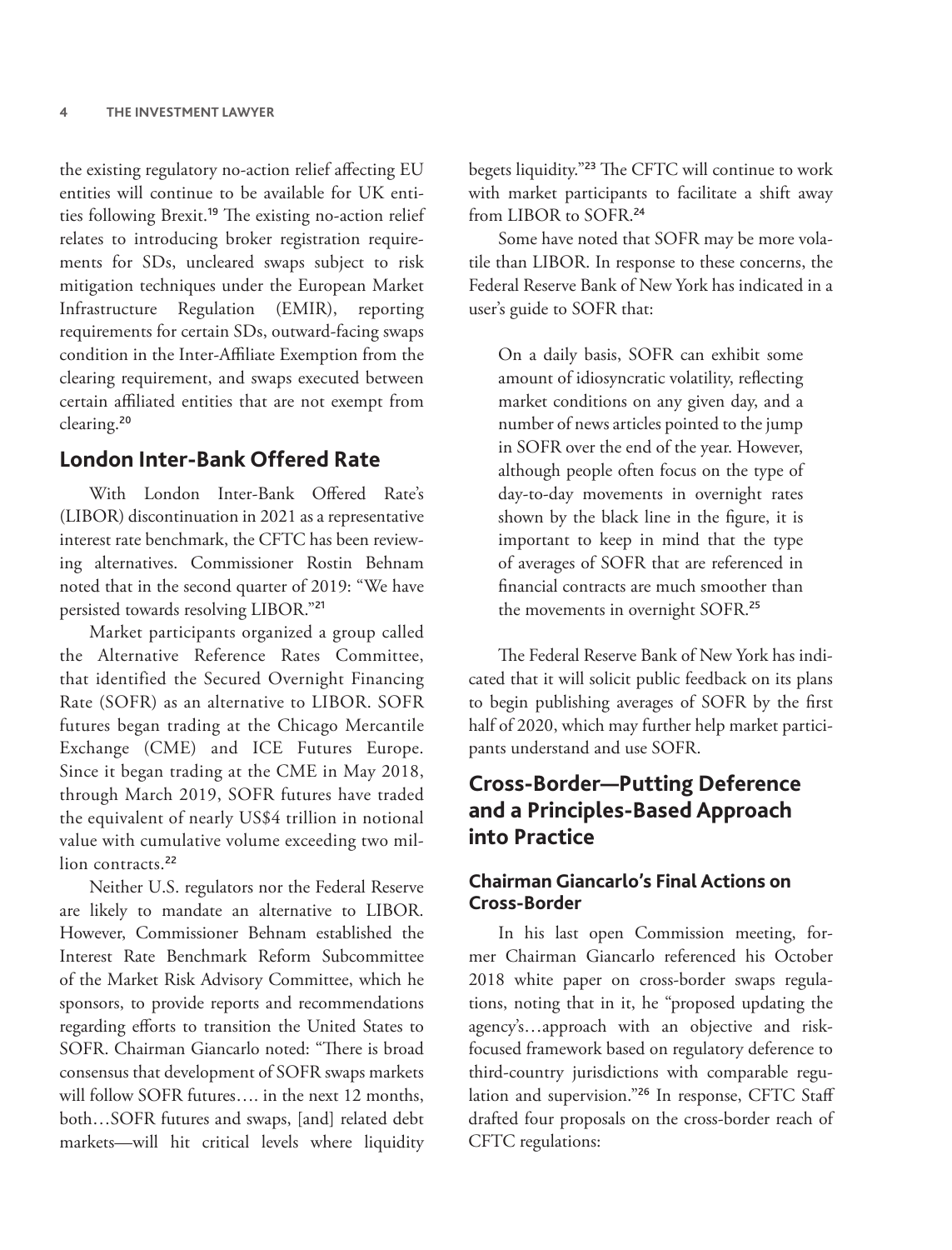- 1. Amendments to Part 30 of the CFTC regulations governing the offer and sale of foreign futures and options to customers located in the United States, which was published for comment on July 5, 2019, but recently extended to November 22, 2019.<sup>27</sup>
- 2. A framework under which non-U.S. DCOs that do not pose a substantial risk to the U.S. financial system would have the option of being fully registered with the CFTC as a DCO or meeting their registration requirements through compliance with their home country requirements.<sup>28</sup> The comment period for this proposal was recently extended to November 18, 2019, as discussed below.
- 3. Provide a non-U.S. DCO that does not pose a substantial risk to the United States and that is subject to comparable regulation by appropriate regulators in the DCO's home jurisdiction, the option to be an Exempt DCO allowing them to offer customer clearing to U.S. eligible contract participants through foreign clearing members that are not registered as FCMs.<sup>29</sup>
- 4. Amendments to the registration and regulation of SDs and major swap participants. Former Chairman Giancarlo noted that this proposal continues to be the subject of constructive dialogue with the Commissioners and their staffs.<sup>30</sup>

Former Chairman Giancarlo also stated:

As a result, **the CFTC now has more than five years of experience with its current regulatory framework, including the approach to its cross-border application**. This puts us in a position to appreciate that application's different strengths and deficiencies. Based on a careful analysis of that data and experience, it is possible to recognize successes, address flaws, recalibrate imprecision, and optimize measures. **This is particularly important with respect to** 

#### **the CFTC's approach to regulating crossborder activities**. 31

With Chairman Giancarlo's departure, market participants are awaiting Chairman Tarbert's agenda on cross-border issues; as to date, he has only taken limited action as discussed below.

#### **Cross-Border Developments under Chairman Tarbert**

On September 13, 2019, Chairman Tarbert and John Berrigan, the Deputy Director General for Financial Stability, Financial Services, and Capital Markets at the European Commission (EC), issued a joint statement following a meeting.<sup>32</sup> At the meeting, the delegations from the CFTC, the EC, and the European Securities and Markets Authority (ESMA) discussed financial supervisory and regulatory developments, as well as current and future priorities. The discussions provided an opportunity to exchange views on regulatory and supervisory responses to foreign/third-country central counterparties (CCPs) that clear for domestic market participants, possible qualitative and quantitative factors to determine systemic relevance, efficient and effective supervisory cooperation, and the need to avoid inconsistent or conflicting requirements. The discussion also covered the importance of home and host regulators and supervisors in fostering the robustness of the local and broader derivatives markets and the utility of deference in this regard. The CFTC and the EC reaffirmed their mutual commitment to transatlantic cooperation among regulators.<sup>33</sup>

On September 13, 2019, the CFTC also announced that it has extended to November 18, 2019, the comment period for the proposal for an alternative compliance framework for DCOs organized outside of the United States that do not pose a substantial risk to the U.S. financial system.<sup>34</sup> As noted above, under the proposal, these DCOs would be able to register with the CFTC and comply with the core principles applicable to DCOs in the CEA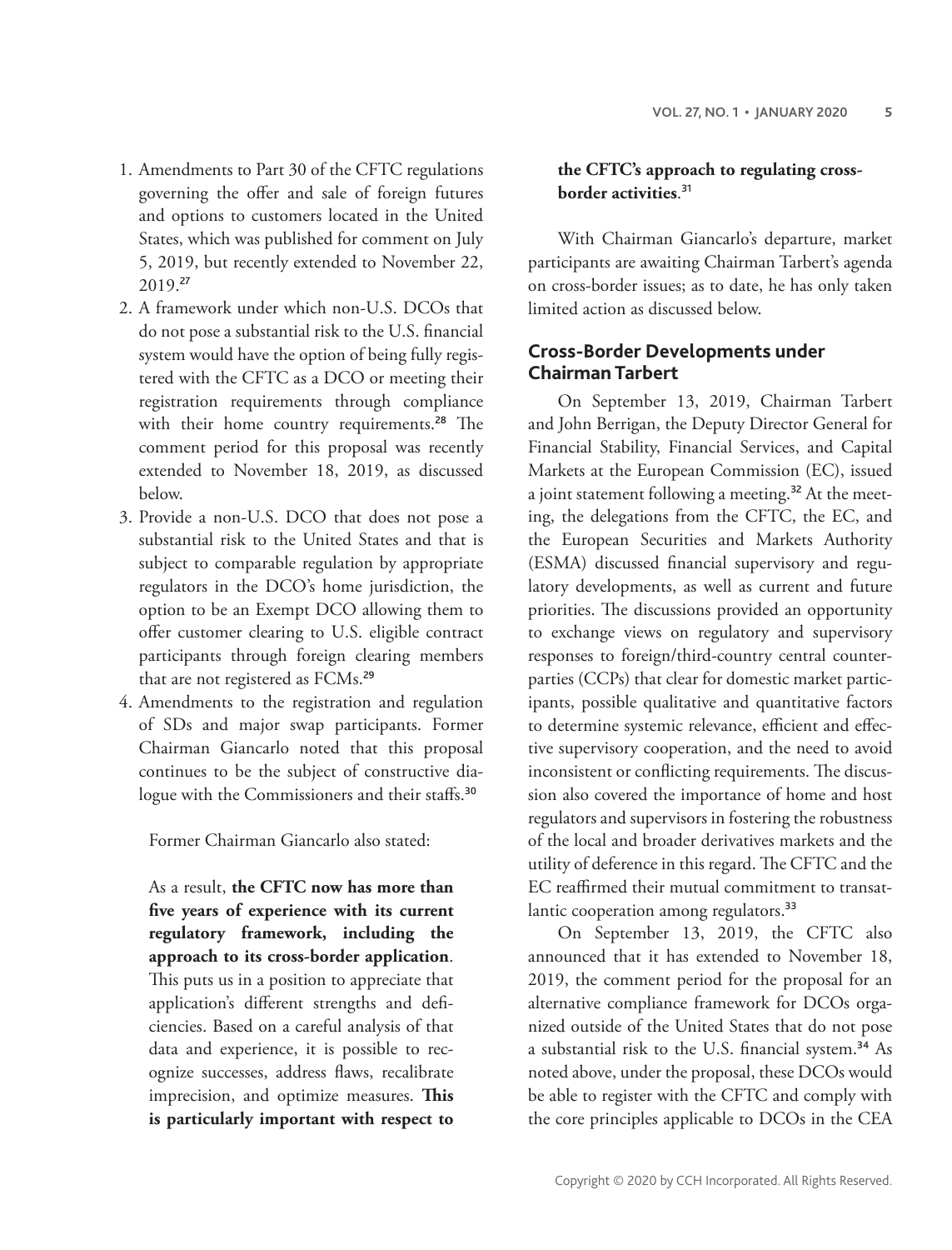by compliance with their home-country regulatory regime.

On September 24, 2019, at the Global Markets Advisory Committee Meeting, Chairman Tarbert commented on EMIR 2.2 as follows:

As currently envisioned, EMIR 2.2 could result in one or more U.S. CCPs being designated systemically important to the EU financial system. **Such a "tier 2" designation seemingly would, at a minimum, subject any such U.S. CCPs to direct supervision by ESMA and, at the extreme, require the relocation of any EU-derived business to an EU-based entity**. *Direct supervision of U.S. CCPs by European regulators has the potential to introduce fragmentation into the U.S. financial markets through inconsistent and contradictory risk management requirements*. It also has the potential to increase systemic risk within the U.S. financial system.

Regulators undoubtedly have an interest in the potential for third-country CCPs to pose a systemic risk to their local jurisdiction. However, **I believe international regulators should create a regulatory structure that relies on cooperation and deference, without asserting extraordinary, extraterritorial jurisdiction over third-country markets**.

I strongly encourage EU authorities to finalize EMIR 2.2 in a manner that strengthens financial stability *while advancing home regulator deference* so that CCPs and their members are not subject to conflicting and inconsistent regimes.<sup>35</sup>

Most recently, on October 16, 2019, the CFTC proposed two rules: (1) a proposed rule to extend the compliance date for phase five of the CFTC's

margin rule for uncleared swaps (Margin Rule), and (2) a proposed rule regarding the application of the Margin Rule to the European Stability Mechanism (ESM). This second proposal excludes sovereign entities, multilateral development banks, the bank for international settlements, and similar entities from the CFTC Margin Rule's definition of "financial end user."

Given that this proposal had a cross-border impact, Chairman Tarbert took the opportunity to share his thoughts on deference, the 2016 Equivalence Conditions, EMIR 2.2, and next steps:

**The global nature of today's derivatives markets requires that regulators work cooperatively to ensure the success of the G20 reforms**, foster economic growth, and promote financial stability. In 2016, for example, the CFTC and…EC entered into an agreement regarding requirements for dually registered central counterparties, and in doing so, took an important step in achieving cross-border harmonization of derivatives regulation...

The CFTC aims to lead by example, and the proposed rule before the Commission today is an opportunity to demonstrate our commitment to regulatory deference and support for efficient market activity…**As we go forward, it is important to recognize that**  *deference is a two-way street***: the only way to make it work is if it is mutual**.

**Deference not only facilitates greater cooperation between regulators, but also promotes stability, resiliency, and growth in our global derivatives markets**. I will continue to encourage our foreign counterparts to act in a manner that relies on cooperation and deference, so that duplicative or conflicting regulatory regimes do not stifle our markets or raise the prospect of financial stability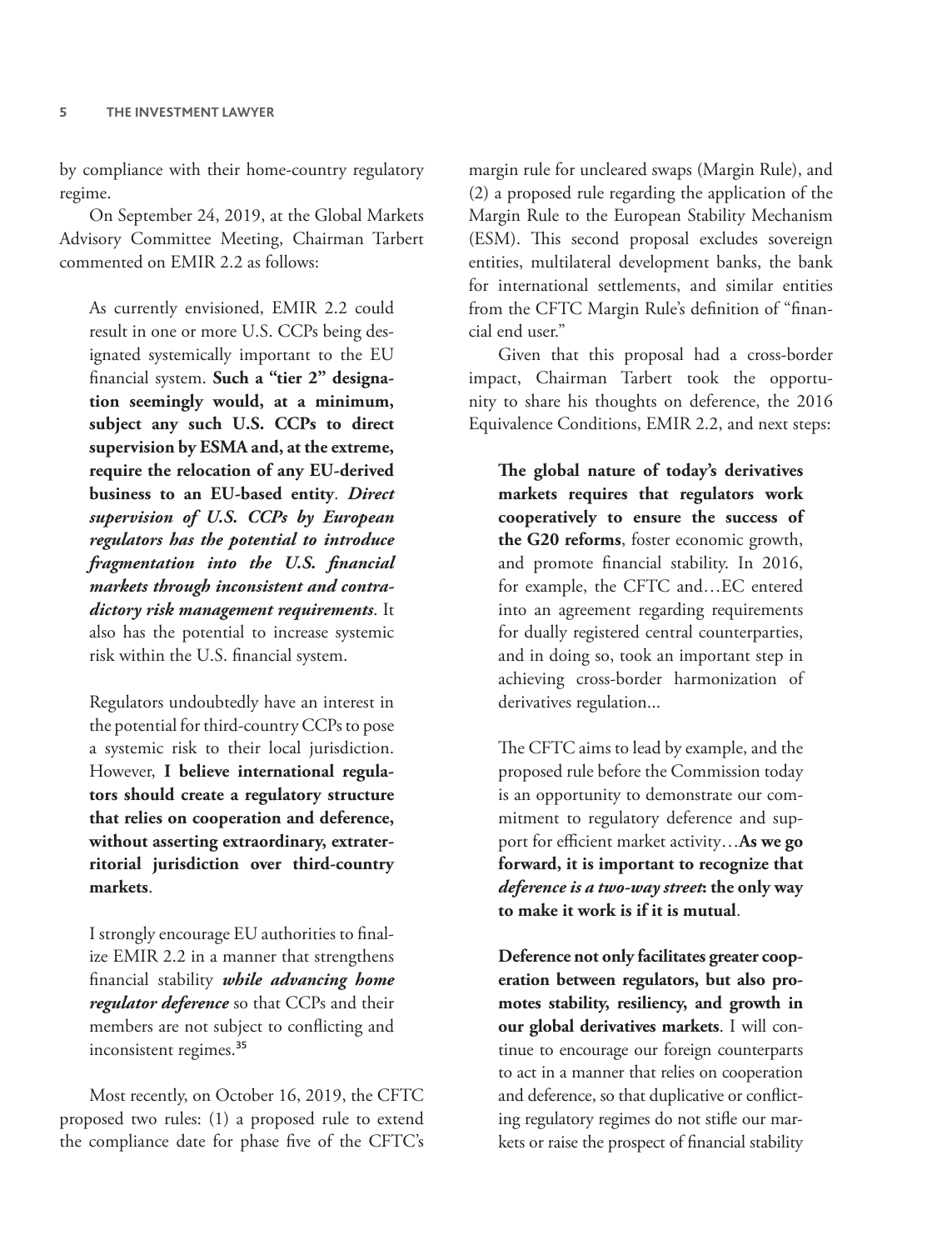risks. By working together, we can promote sound and effective regulation without unduly constraining our financial markets.<sup>36</sup>

Market participants can anticipate further crossborder announcements from the CFTC on pending proposals and possibly new cross-border proposals.

#### **The CFTC 2019 Comparability Determinations**

The CFTC also addressed other cross-border issues in 2019. These actions underpinned the efforts to exercise deference where possible in order to have workable substituted compliance to avoid fragmentation. As a result, the CFTC announced several comparability determinations during early 2019.

- 1. *Japan*: On March 26, 2019, the CFTC found that Japanese margin transaction requirements are comparable to CFTC requirements. <sup>37</sup> On July 11, 2019, the CFTC also announced the issuance of an order exempting Electronic Trading Platforms regulated by the Japan Financial Services Agency from the requirement to register with the CFTC as SEFs.<sup>38</sup>
- 2. *Australia*: On March 27, 2019, the CFTC concluded that Australian margin rules are comparable to CFTC rules, and as a result, Australian firms may rely on compliance with Australian margin rules to satisfy CFTC requirements.<sup>39</sup>
- 3. *Singapore*: On March 13, 2019, the CFTC announced the mutual recognition of certain derivatives trading venues in the United States and Singapore. The CFTC issued an order exempting Approved Exchanges and Recognized Market Operators derivatives trading facilities regulated by the Monetary Authority of Singapore from the requirement to register with the CFTC as SEFs.<sup>40</sup>

The final substituted compliance action builds upon past substituted compliance actions by the CFTC related to MTFs, OTFs in Europe, and an

exemption from the requirement to register with the CFTC as a SEF for certain European facilities.

# **EMIR 2.2: Clearing Deference Hangs in the Balance**

In 2016, the EC made an equivalence determination for five U.S. DCOs, which requires those DCOs to have rules consistent with three EMIR risk management provisions in order to operate in the European Union: (1) financial resources, (2) procyclicality, and (3) margin (collectively, the Equivalence Conditions). Recognition status is premised on the fact that these five US DCOs have demonstrated to ESMA that they have rules consistent with the Equivalence Conditions. The EC determination was made shortly after the CFTC issued a comparability determination for EU-based DCOs registered with the CFTC under which such dually registered CCPs could comply with certain CFTC requirements by satisfying corresponding European laws set forth in EMIR.

However, in June 2017, the EC proposed legislative amendments to EMIR (EMIR 2.2) to expand the regulatory and supervisory authority of ESMA over both EU and third-country CCPs (including ongoing surveillance and on-site inspections) and to provide the European Central Bank (ECB) and other EU central banks with new oversight authority over both EU and third-country CCPs. Pursuant to this Proposal, ESMA would have the ability to require third-country CCPs to comply with *all* provisions of EMIR, not just for their European-facing clearing activities, but for their entire domestic operations as well. This effectively would mean that, if the Proposal were enacted, at least some recognized U.S. DCOs would be required to follow EU law even for the clearing of domestic U.S. contracts, including listed futures, and for the clearing of transactions of U.S. customers.

Former Chairman Giancarlo viewed the application of EU law to U.S. financial markets without deference to the CFTC as unacceptable and a dangerous precedent. Former Chairman Giancarlo stated that "we have made clear U.S. expectation that these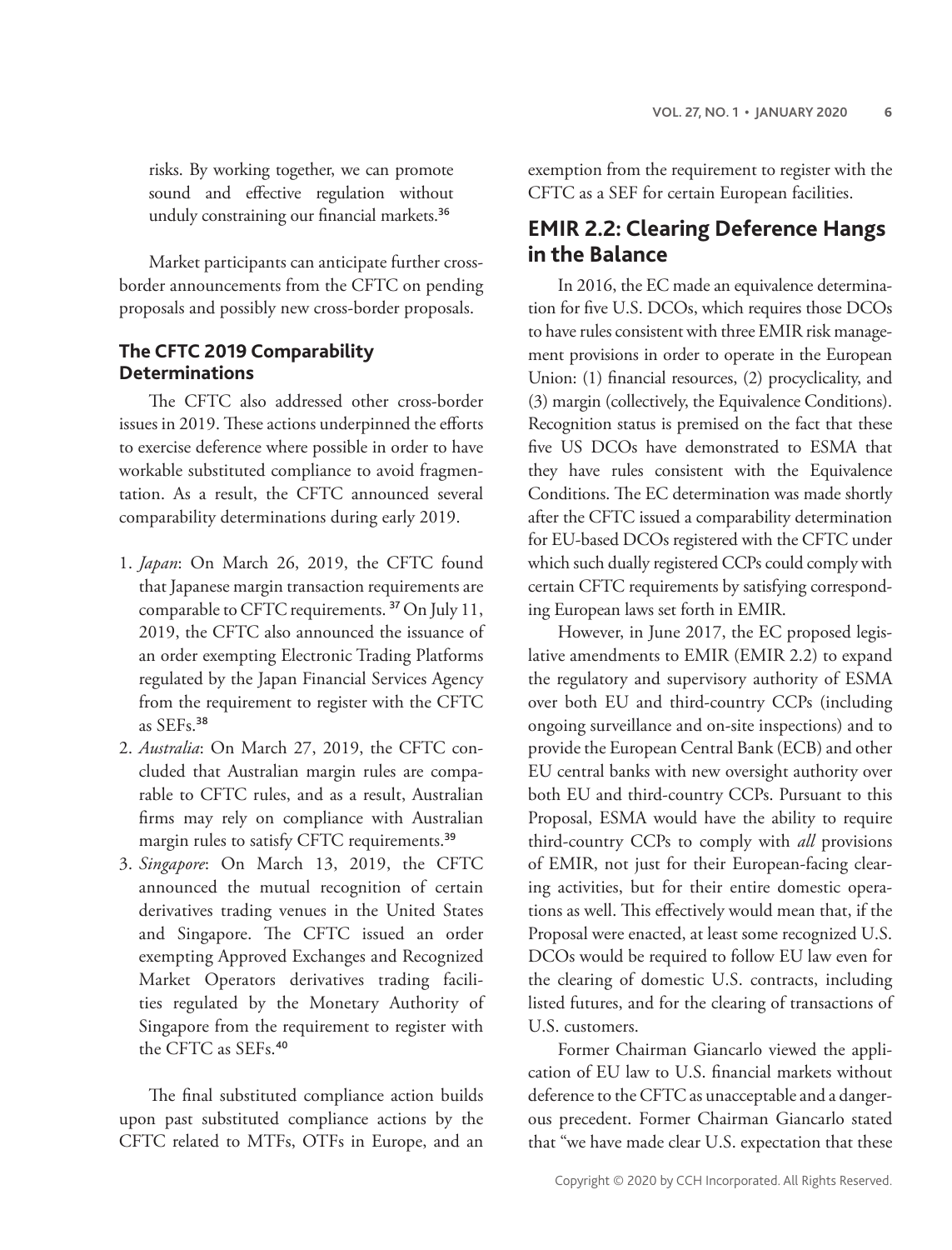concerns will be afforded due consideration during the upcoming development of the EMIR 2.2 delegated acts and application of EMIR 2.2."41 U.S. regulators are primarily concerned with the possibility that under this regulatory framework, the European Union would be regulating and reviewing DCOs in the United States. Former Chairman Giancarlo recommended that the EC honor the determinations made in 2016. Chairman Tarbert recently noted that the EU regulatory framework "could direct foreign regulators to rewrite the rules for American CCPs. Despite the hyper-partisanship in Washington, there is virtual bipartisan unanimity that such an outcome would be a non-starter."<sup>42</sup>

The CFTC will continue to engage with EU authorities on EMIR 2.2 through the next phase of the legislative process—the drafting of the implementation regulations (the Level 2 process)—and expects that the European Union will consider the CFTC's concerns during this Level 2 process.<sup>43</sup> As noted below, there has been some recent activity on this topic.

Former Chairman Giancarlo recommended in his White Paper that the CFTC, in return for the EC maintaining its 2016 equivalence determinations for the five US DCOs, expand the use of authority granted by the Dodd-Frank Wall Street Reform and Consumer Protection Act (Dodd-Frank Act) to exempt non-US CCPs that do not pose substantial risk to the US financial system if the CFTC determines, using an outcomes-based approach, that the CCP is subject to "comparable, comprehensive supervision and regulation" by appropriate government authorities in the CCP's home country. Such non-US CCPs also would be permitted to provide clearing services to US customers indirectly through non-US clearing members, without the non-U.S. CCP or its non-US clearing members' having to register under the CEA as a DCO or FCM, respectively. This approach would be consistent with the CFTC's longstanding treatment of foreign futures and options under Part 30 of its regulations. In these circumstances,

only local bankruptcy laws would apply. Previously, the CFTC has used this authority to exempt certain non-US CCPs from registration under the CEA, but only with respect to the clearing of proprietary swap positions of US clearing members and their affiliates.

## **SEC Cross-Border Activities**

As noted above, a primary driver of the CFTC's agenda has been the theme of preventing market fragmentation and implementing regulations to prevent further exacerbation of market fragmentation. Former Chairman Giancarlo's white paper identified his concerns with fragmentation. Similarly, the Securities and Exchange Commission (SEC) recently has proposed a rule related to risk management for security-based swaps. The SEC stated: "[We] endeavor to take a holistic approach in determining the comparability of foreign requirements for substituted compliance purposes."44 These announcements by the CFTC and SEC represent a change in approach by US regulators to apply deference where possible.

# **Key Cross-Agency and CFTC Regulatory Actions**

#### **CFTC and SEC Cross-Agency Activities**

While the section above is focused on crossborder activities, there have also been important developments with regard to cross-agency activities. Specifically, in order to harmonize the CFTC and SEC regulations, the CFTC and SEC put forward two joint proposals:

1. *Align Minimum Margin*: The CFTC and the SEC approved a joint proposal to align the minimum margin required on security futures with other similar financial products, which would set the minimum margin requirement for security futures at 15 percent of the current market value of each security future. The CFTC unanimously approved publication of the proposed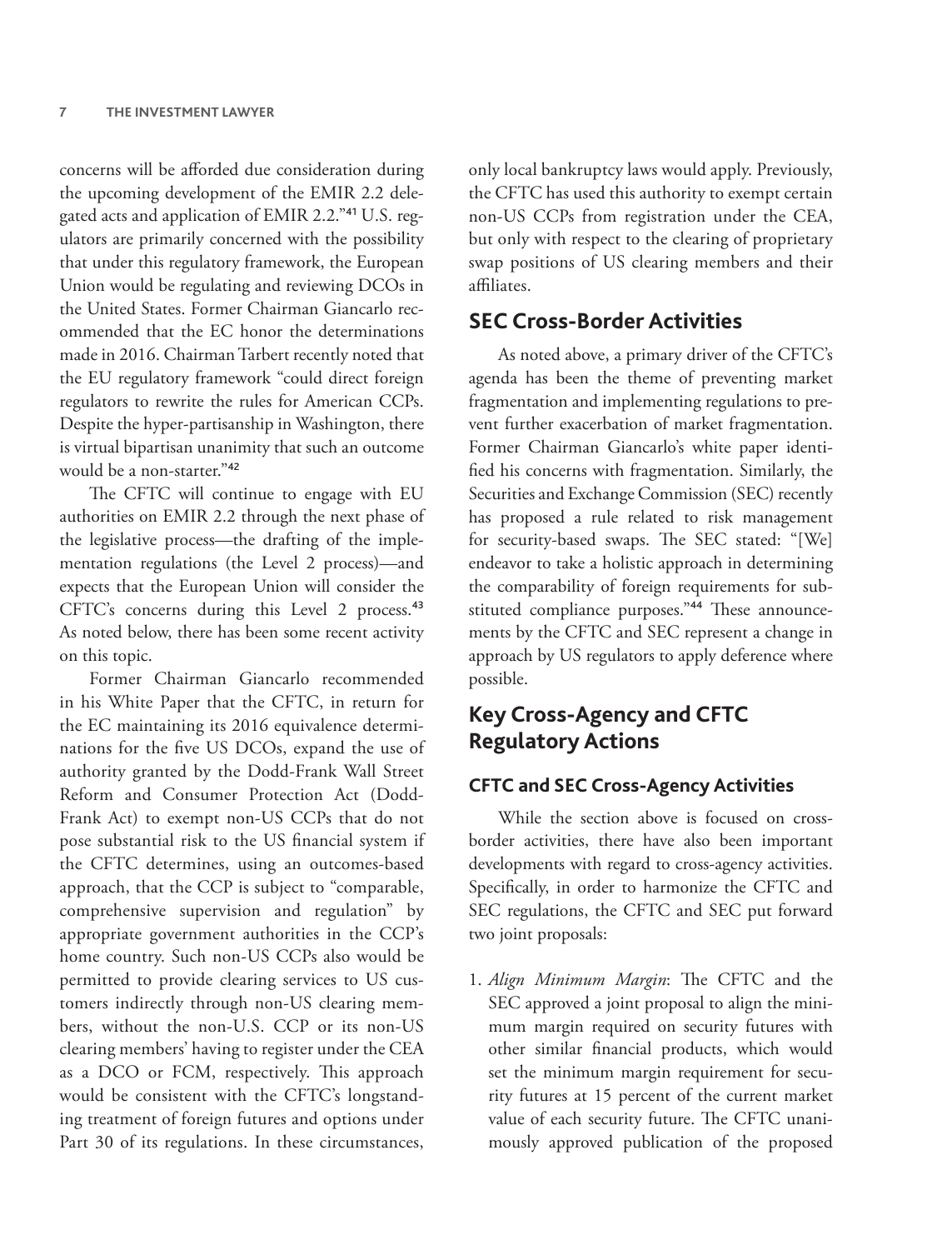amendments to regulations for comment on July 11, 2019.<sup>45</sup>

2. *Community Banks*: On July 9, 2019, both the CFTC and the SEC announced that they adopted a final rule to exclude community banks with US\$10 billion or less in total consolidated assets and total trading assets and liabilities of 5 percent or less of total consolidated assets from the Volcker Rule.<sup>46</sup>

# **CFTC and the Fed: Leverage Ratio Advocacy**

On February 19, 2019, the CFTC Commissioners (the Commissioners) submitted a comment to the notice of proposed rulemaking issued by the Board of Governors of the Federal Reserve System to implement a new approach for calculating the exposure amount of derivatives contracts under the agencies' regulatory capital rules. The Commissioners explained that the calculation of the supplementary leverage ratio in the proposed rulemaking fails to acknowledge the risk-reducing impact of client initial margin that the clearing member client banking organizations hold on behalf of clients.<sup>47</sup>

#### **Increased Surveillance of Trading Platforms**

On February 12, 2019, the CFTC announced for the first time the "2019 Examination Priorities" of the Division of Market Oversight (DMO) and Division of Swap Dealer and Intermediary Oversight (DSIO) for entities subject to their oversight and regulation.<sup>48</sup> DMO's Examination Priorities include cryptocurrency surveillance practices, surveillance for disruptive trading, and block trade surveillance practices. In addition, DMO noted that while it would continue its rule enforcement review program for futures exchanges (designated contract markets or DCM), it would also begin to ramp-up its rule enforcement review program for SEFs, which have yet to be subject to such a review after five years of being registered with the CFTC. DSIO's Examination Priorities include withdrawal of residual interest from customer accounts, accepted forms of noncash margin, and compliance with segregation requirements.<sup>49</sup>

#### **Swaps Trading Reform**

One of the most highly anticipated regulatory developments during former Chairman Giancarlo's tenure was swaps trading reform. The rule was proposed in November 2018, and the comment period was extended to March 2019 due to the government shutdown. The swaps trading rule proposal was met with significant criticism from the industry. The Chairman himself noted that "the proposed Amendments were [not] without constructive criticism."<sup>50</sup> Former Chairman Giancarlo summarized the criticism as follows:

- 1. *New Products*: Market participants raised concerns about the process and timing of bringing new products under the trade execution requirement. Specifically, commenters are concerned that the proposal may inadvertently create the opportunity for a single SEF to force market-wide SEF execution by quickly listing cleared swap products. In response, the CFTC will have to consider comment letters that suggest minimum conditions with adequate time for SEF connectivity and onboarding.
- 2. *Pretrade Transparency*: Market participants expressed concerns that moving to a flexible execution method may reduce the benefits of pretrade price transparency. In response, the Chairman responded that the proposed rules seek to increase pretrade transparency by increasing the number and range of transactions traded and executed on SEFs.
- 3. *Scope of Pre-Execution Communications*: Some market participants expressed concerns with the proposed restriction on off-SEF, pretrade communications. In response, the Chairman noted the CFTC would consider comment letters that address whether the objective of encouraging the full process of liquidity formation, price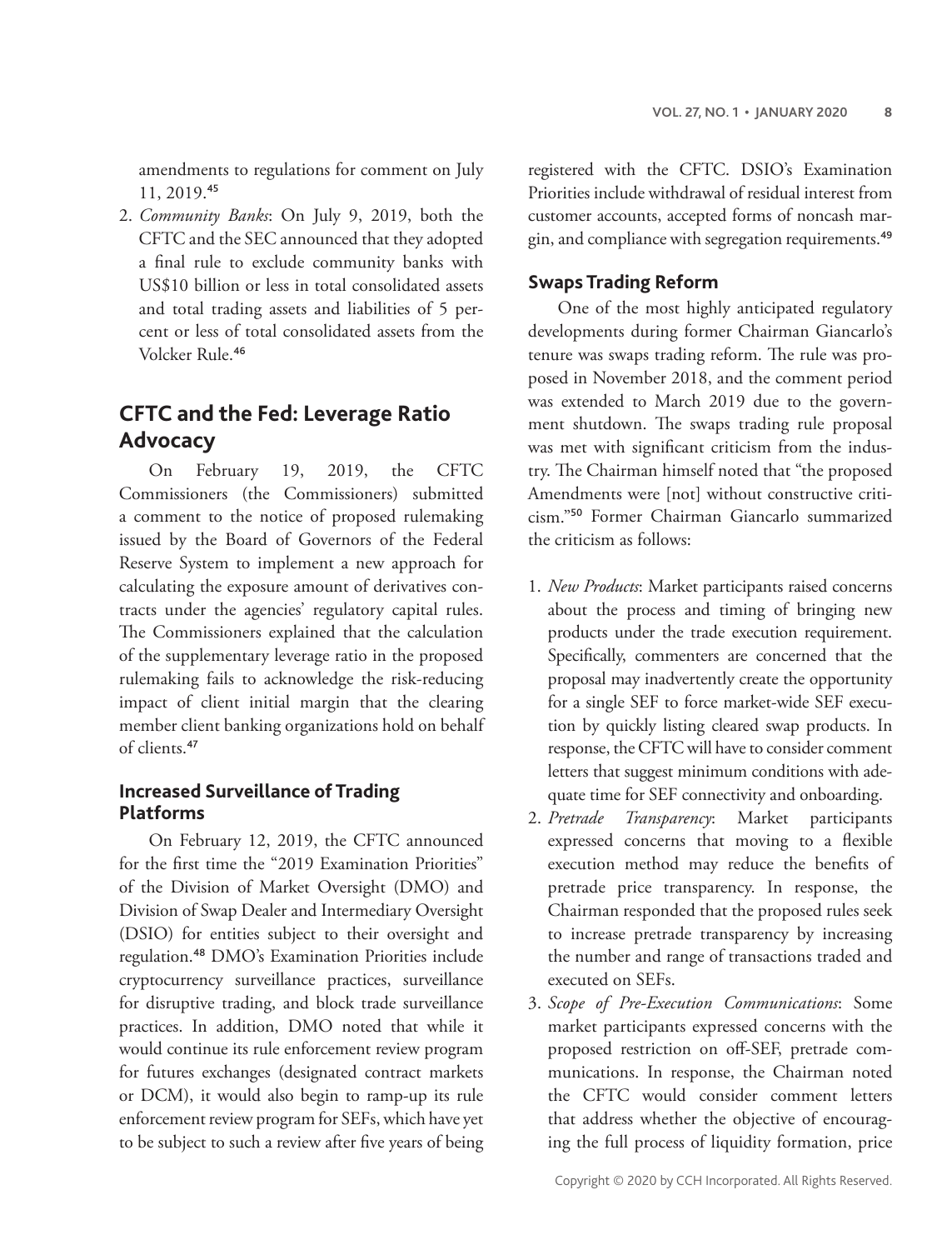discovery, and trade execution to take place on SEF platforms is sufficiently furthered by the proposal's efforts to make the SEF environment more salutary without needing to prohibit offplatform, pretrade communications.

4. *Impartial Access*: Some market participants criticized that the proposal oversimplified revisions to the standards for "impartial access," suggesting that permissible SEF membership criteria should relate to a member's actual market activity in particular swap asset classes and not to the member's broader commercial activities. As a result, the Chairman noted he would receive public comments on whether the revisions to "impartial access" would benefit from minimum standards for SEF membership criteria.<sup>51</sup>

In addition, other Commissioners have weighed in on the industry response to and criticism of the swaps trading proposal. In particular, Commissioner Quintenz noted:

…there may be aspects of the Proposal… that should be implemented *or adjusted* to better promote price discovery and liquidity on SEFs and create a vibrant, competitive swaps trading marketplace that works for all market participants.<sup>52</sup> Commissioner Berkovitz was harsher in his criticism of the proposal: The proposal issued by the Commission last November to overhaul the SEF rules… is inconsistent with the swap trading provisions of the Dodd-Frank legislation and our G20 commitments. The Proposal would abandon the methods of execution requirements that ensure that SEFs enable market participants to trade highly liquid standardized swaps with each other openly and competitively. <sup>53</sup>

Given the criticism and call for change to the swaps trading proposal, market participants will continue to watch the next activity from CFTC in

this area, which is likely to contain modifications to the proposal.

#### **Swap Data**

On April 25, 2019, the CFTC issued proposed changes to update the requirements for Swap Data Repositories (SDRs) and swap counterparties to verify the accuracy and completeness of swap data reported to SDRs. Former Chairman Giancarlo noted that these changes "will result in more complete, more accurate, and higher-quality data available to the CFTC and to the public."<sup>54</sup> The changes would:

- Update requirements for SDRs to verify swap data with reporting counterparties;
- Update requirements to correct swap data errors and omissions for SDRs, reporting counterparties, and other market participants; and
- Update and clarify SDR operational requirements to ensure that data is available to the CFTC and the public as required by the CEA.<sup>55</sup>

Swap data has been an ongoing challenge for the CFTC and the industry. There have been continued calls for improvements in data inputs and outputs, as well as better coordination with international standards. Therefore, we would expect that this will continue to be a key agenda item for the new Chairman as the first step in a multistep process.

#### **Margin for Uncleared Swaps**

There have been several major developments related to uncleared swaps. First, in June 2019, Chairman Giancarlo congratulated the SEC on its adoption of final rules that will allow dual registrants that predominantly deal in swaps and do not have a significant amount of security-based swap positions to elect to comply with the capital, margin, and segregation requirements of the CFTC in lieu of SEC requirements.<sup>56</sup>

Second, on May 2, 2019, Chairman Giancarlo sent a letter to Federal Reserve Board Vice Chairman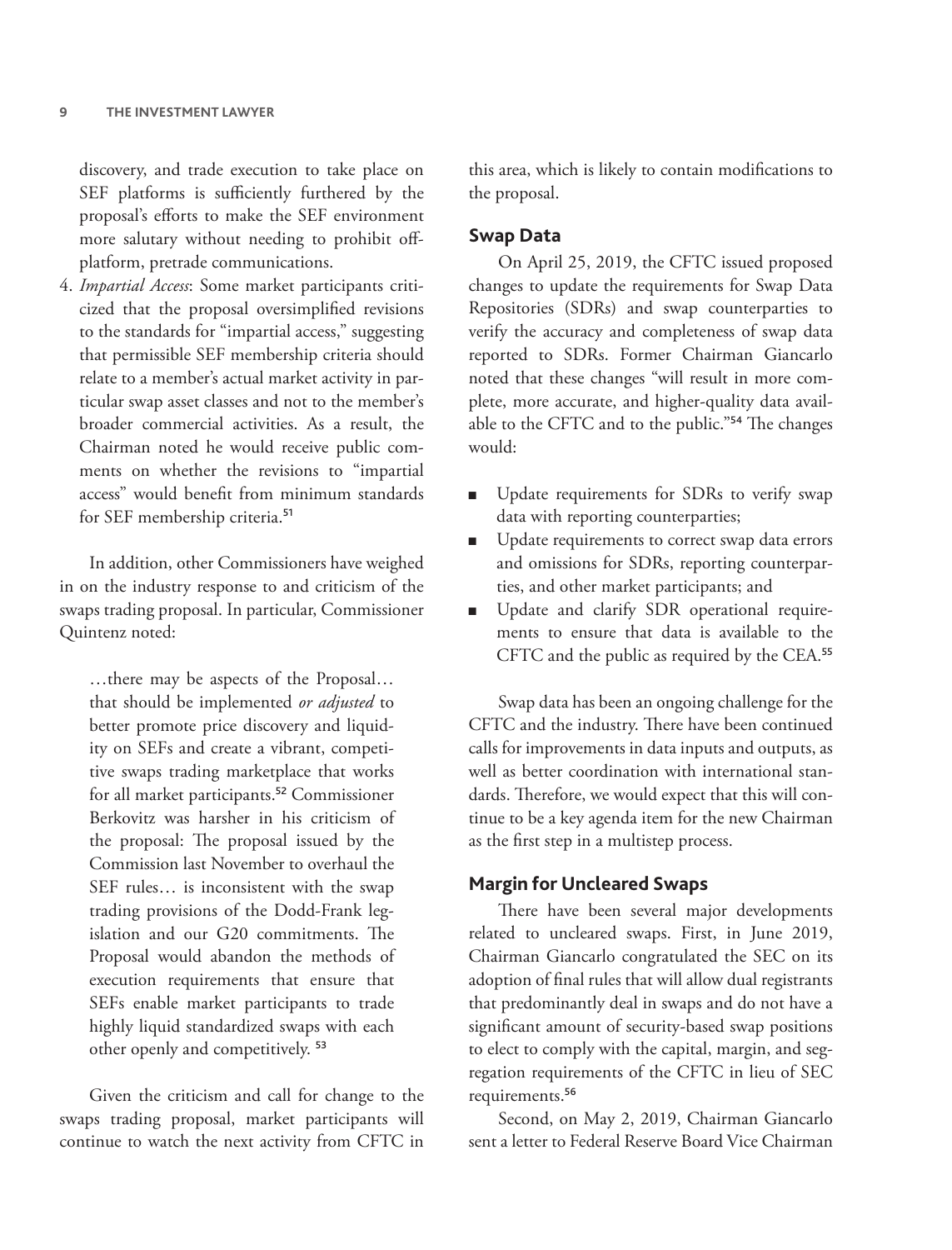Randal K. Quarles concerning "Phase Five" implementation requirements for initial margin on uncleared swaps, scheduled for September 2020. Chairman Giancarlo made the following recommendations to "significantly reduce the compliance burden of entities that would not, in any case, be required to post initial margin:"

- US regulators should issue guidance clarifying that an entity need not make any preparations to exchange initial margin on uncleared swaps so long as its calculated margin amount is less than the current initial margin threshold of US\$50 million; and
- Global regulators should further engage with the Basel Committee on Banking Supervision and International Organization of Securities Commissions (BCBS).<sup>57</sup>

Related to this last point, on July 23, 2019, the BCBS and the International Organization of Securities Commissions (IOSCO) issued a statement advising that they have agreed to extend by one year the final implementation of the margin requirements, originally set for September 1, 2020.<sup>58</sup> The split of the Phase Five implementation over two years is a welcome development, given the compliance and documentation issues that have been of concern for market participants in recent months. To facilitate this extension, the BCBS and IOSCO introduced an additional implementation phase whereby, as of September 1, 2020, covered entities with an average aggregate notional amount of noncentrally cleared derivatives greater than €50 billion will be subject to the requirements. The CFTC and Prudential Regulators will need to take action in order to implement the phases noted above.

Third, on March 28, 2019, the CFTC unanimously approved amendments to permit counterparties of SDs to be notified of their right to require segregation at the beginning of the swap trading relationship, rather than prior to each swap transaction or no less than annually.<sup>59</sup>

Finally, on July 9, 2019, the CFTC issued a Staff Advisory to make "clear to CFTC registrants that documentation requirements pertaining to uncleared swaps (also referred to as 'non-centrally cleared derivatives') will not apply until the firms exceed the US\$50 million initial margin threshold" (the Advisory).<sup>60</sup> SDs that are subject to the CFTC Margin Regulations for Uncleared Swaps<sup>61</sup> are required to complete documentation governing the posting, collection, and custody of initial margin (IM). The Advisory aligns with the recent BCBS and IOSCO statement, which noted that "the framework does not specify documentation, custodial, or operational requirements if the bilateral IM amount does not exceed the framework's €50 million IM threshold."<sup>62</sup>

#### **Registrant Issues**

DSIO<sup>63</sup> has primary oversight responsibility over derivatives market intermediaries. Significant initiatives during the past 14 months included:

- 1. *Streamlined Chief Compliance Officer (CCO) Duties and Annual Reports*: In August 2018, the CFTC adopted amendments to Regulation 3.3, which clarified and modified certain of a CCO's reporting lines and CCO's duties with respect to administering policies and procedures specific to the registrant's business in their annual report.<sup>64</sup>
- 2. *Proposal to Codify Certain Commodity Pool Operator and Commodity Trading Advisor Staff Letters*: In October 2018, the CFTC proposed amendments to regulations that would provide greater regulatory certainty to market participants by including relief set out in various Staff noaction letters directly to the CFTC's regulations.<sup>65</sup>
- 3. *Removing Barriers for Banks Entering into Customer Swaps in Connection with Loans*: In April 2019, the CFTC adopted an exception to the SD registration regime to encourage more insured depository institutions to participate in the swap market in order to increase the availability of loan-related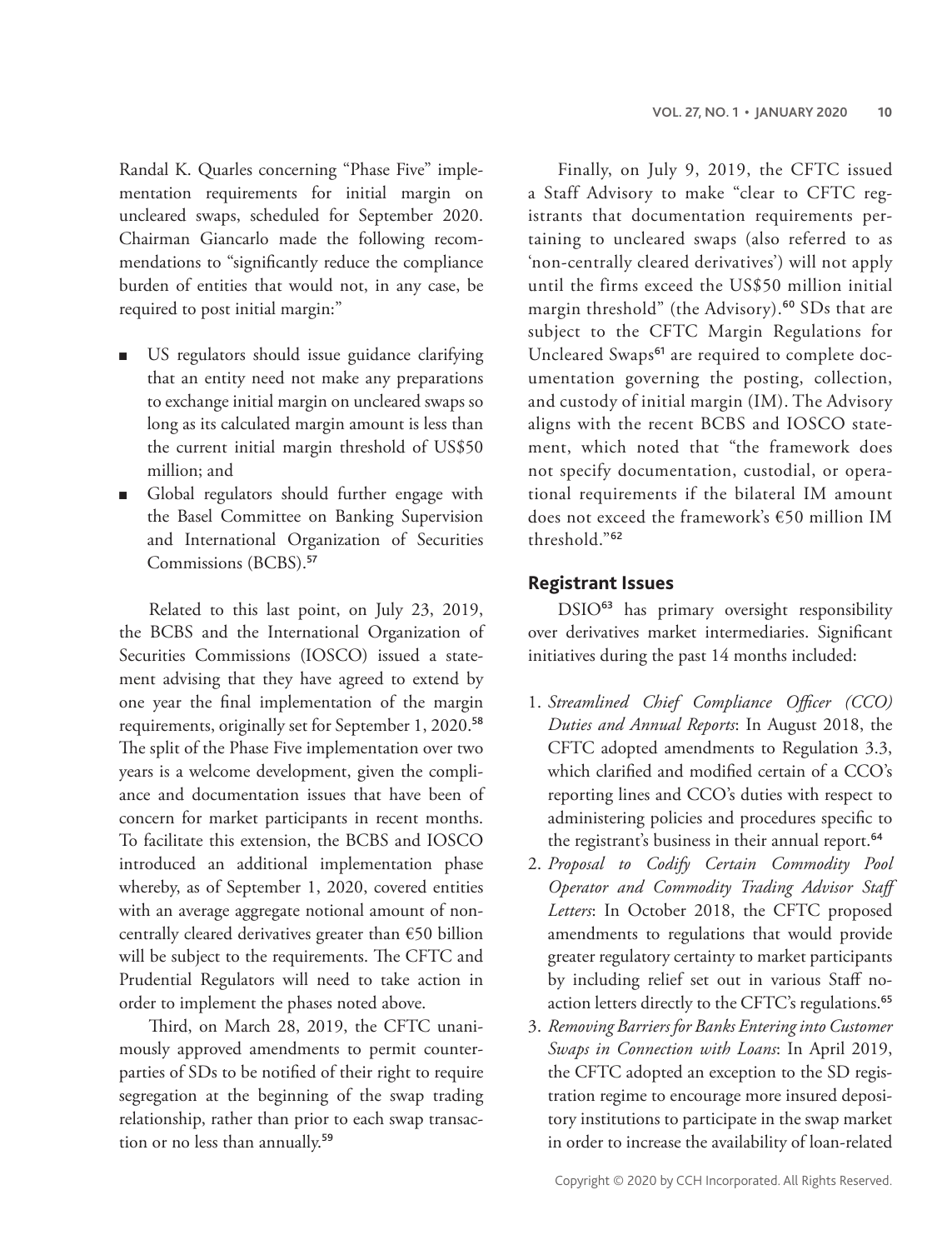swaps and help end-user customers hedge loanrelated exposure. The rule will also allow certain banks to engage in an ancillary amount of dealing without significant hurdles to market entry.<sup>66</sup>

- 4. *Relieving Prime Brokers from Certain SD Business Conduct Standards*: In March 2019, the CFTC Division of Enforcement (the Division) issued a no-action letter<sup>67</sup> that allows prime brokers to act as a source of liquidity in swaps, particularly FX swaps, without the burden of certain pretrade disclosure obligations. The CFTC implemented this relief to attract more prime brokers to provide bids and offers in swaps markets, including trades executed on SEFs.<sup>68</sup>
- 5. *No-Action Relief for Floor Traders*: On June 27, 2019, the CFTC issued no-action relief for floor traders. The No-Action Relief allows registered floor traders to exclude cleared swaps executed on, or subject to, the rules of a DCM or SEF from the *de minimis* threshold when determining whether they are a SD. Thus, a floor trader may trade cleared swaps executed on, or subject to, the rules of a DCM or SEF without being designated as an SD.<sup>69</sup> In a related matter, on July 8, 2019, DSIO issued a report that presents data and analysis regarding the SD *de minimis* exception, with a specific focus regarding on-venue and cleared swaps. Former DSIO Director Matthew Kulkin noted that "DSIO believes this staff report will assist the CFTC and market participants analyze the potential implications of certain policy proposals." <sup>70</sup>

#### **Position Limits**

With the arrival of Chairman Tarbert, the CFTC likely will propose new position limits related to certain physical commodities in the coming months. Chairman Tarbert testified at his nomination hearing regarding the importance of finalizing the position limits regulations.<sup>71</sup> The upcoming proposals will likely include a revised definition of "bona fide hedging," a broader list of enumerated bona fide hedging exemptions, and an improved process for exchangegranted non-enumerated hedge exemptions.<sup>72</sup>

On August 1, 2019, the CFTC's DMO announced that it had issued a no-action letter extending, until August 12, 2022, the relief provided in CFTC Letter 17-37, which would have expired on August 12, 2019. This no-action letter continues to provide relief to market participants from certain position aggregation requirements in CFTC Regulation 150.4 by: revising the notice filing requirements; revising the definition condition for purposes of complying with the aggregation requirements; and limiting the aggregation requirements for the "substantially identical trading strategies" rule to circumstances where positions in more than one account or pool are held in order to willfully attempt to circumvent applicable position limits.<sup>73</sup>

On September 16, 2019, the CFTC unanimously approved a final rule on position limits and position accountability for security futures products and a proposed rule on public rulemaking procedures.<sup>74</sup> The position limits final rule updates security futures products position limits that were adopted approximately 20 years ago.<sup>75</sup> It also helps to align equity-based security futures products position limits with the limits that national securities exchanges apply to equity options. Commissioner Berkovitz has stated that "these measures, together with the recent [security futures products] margin proposals issued jointly with the SEC, will help to level the regulatory playing field" between security futures products and equity options.<sup>76</sup> The proposed rule on public rulemaking eliminates provisions that overlap with the Administrative Procedure Act and are duplicative.<sup>77</sup>

#### **The Enforcement Agenda**

#### **Enforcement Policy Developments**

#### *IOSCO Memorandum of Understanding*

On May 20, 2019, at the 44th Annual IOSCO meeting, the Chairmen of the CFTC and the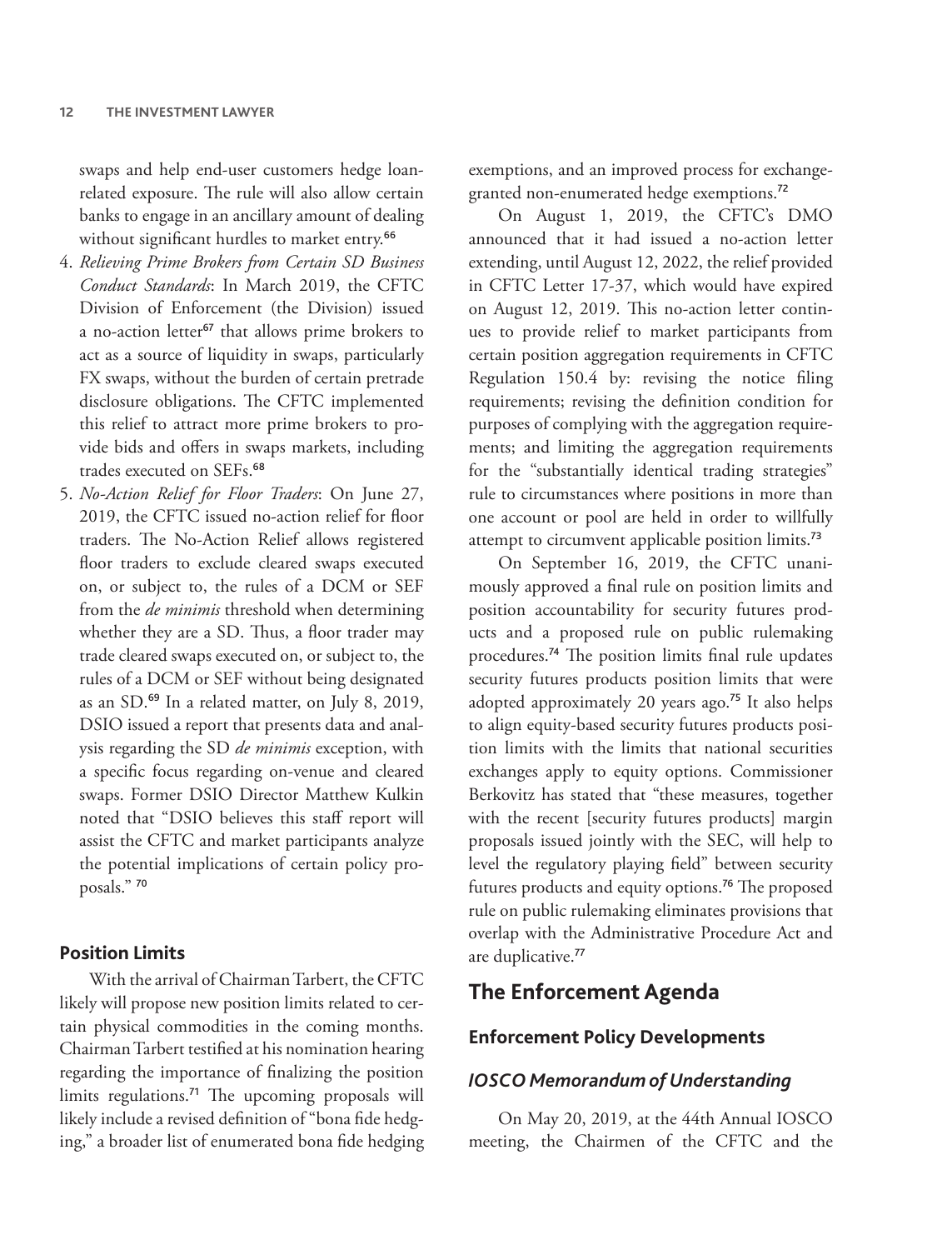SEC participated in a signing ceremony for the IOSCO Enhanced Multilateral Memorandum of Understanding Concerning Consultation and Cooperation and the Exchange of Information (EMMoU). Signatories of the EMMoU agree to new forms of assistance critical to effective enforcement, such as obtaining compelled testimony and obtaining asset freezes to protect customer funds, among other powers. Chairman Giancarlo noted: "The CFTC is proud to be part of the inaugural group of signatories to the EMMoU and to demonstrate its commitment to international enforcement cooperation."<sup>78</sup>

#### *Enforcement Advisory on Foreign Corrupt Practices*

On March 6, 2019, the Division announced its publication of an Enforcement Advisory on selfreporting and cooperation for violations of the CEA involving foreign corrupt practices. Enforcement Director James McDonald noted: "This new Enforcement Advisory provides further clarity surrounding the benefits of self-reporting misconduct, full cooperation, and remediation in this context...."79 This advisory further incentivizes individuals and companies to self-report misconduct, cooperate fully in CFTC investigations and enforcement actions, and appropriately remediate to ensure the wrongdoing does not happen again. Some commentators have observed that the CEA may not permit the extraterritorial enforcement authority apparently contemplated by the CFTC. Legislation to give the CFTC such authority was pending in the House of Representatives as this article went to print.<sup>80</sup>

#### *The CFTC Division of Enforcement Manual*

On May 8, 2019, for the first time, the Division published an Enforcement Manual (Manual) describing CFTC measures implemented to make regulations simpler, more accessible, and more transparent.<sup>81</sup> Though the Manual creates no private rights and is not enforceable in court, the Division

published it to have clear policies to promote consistency in its operations and to communicate those policies to the public.

The Manual is divided into 11 different sections, each addressing a different subject ranging from how the Division generates and processes leads, to how it investigates and litigates cases, to how it evaluates applicable privileges and issues of confidentiality. It also sets forth how the Division works in parallel with other civil and criminal agencies; lays out the various aspects of its selfreporting and cooperation program, including the various tools it can use to recognize cooperation; and provides an overview of the CFTC's whistleblower program. As it develops new policies and procedures, the Division will seek to incorporate them into the Manual.<sup>82</sup>

#### **Notable Enforcement Developments**

On November 15, 2018, the Division issued a report outlining its major priorities and initiatives during Fiscal Year 2018.<sup>83</sup> The report outlined its four major priorities: (1) preserving market integrity, (2) protecting customers, (3) promoting individual accountability, and (4) enhancing coordination with other regulators and criminal authorities.

On November 25, 2019, the Division issued its Fiscal Year 2019 report and stated that the four major priorities established for Fiscal Year 2018 would remain its priorities in Fiscal Year 2019.<sup>84</sup>

Both the 2018 and 2019 reports described the enforcement efforts being carried out by specialized task forces focusing on both virtual currency and on misappropriation of confidential information.

Consistent with Chairman Giancarlo's priority to "closely monitor trading activity in our markets for all varieties of misconduct" and Chairman Tarbert's statement, the Division has remained active. Some notable cases include:

■ Allegations of failure to supervise the handling of commodity interest accounts, specifically with regard to the execution of bunched orders.85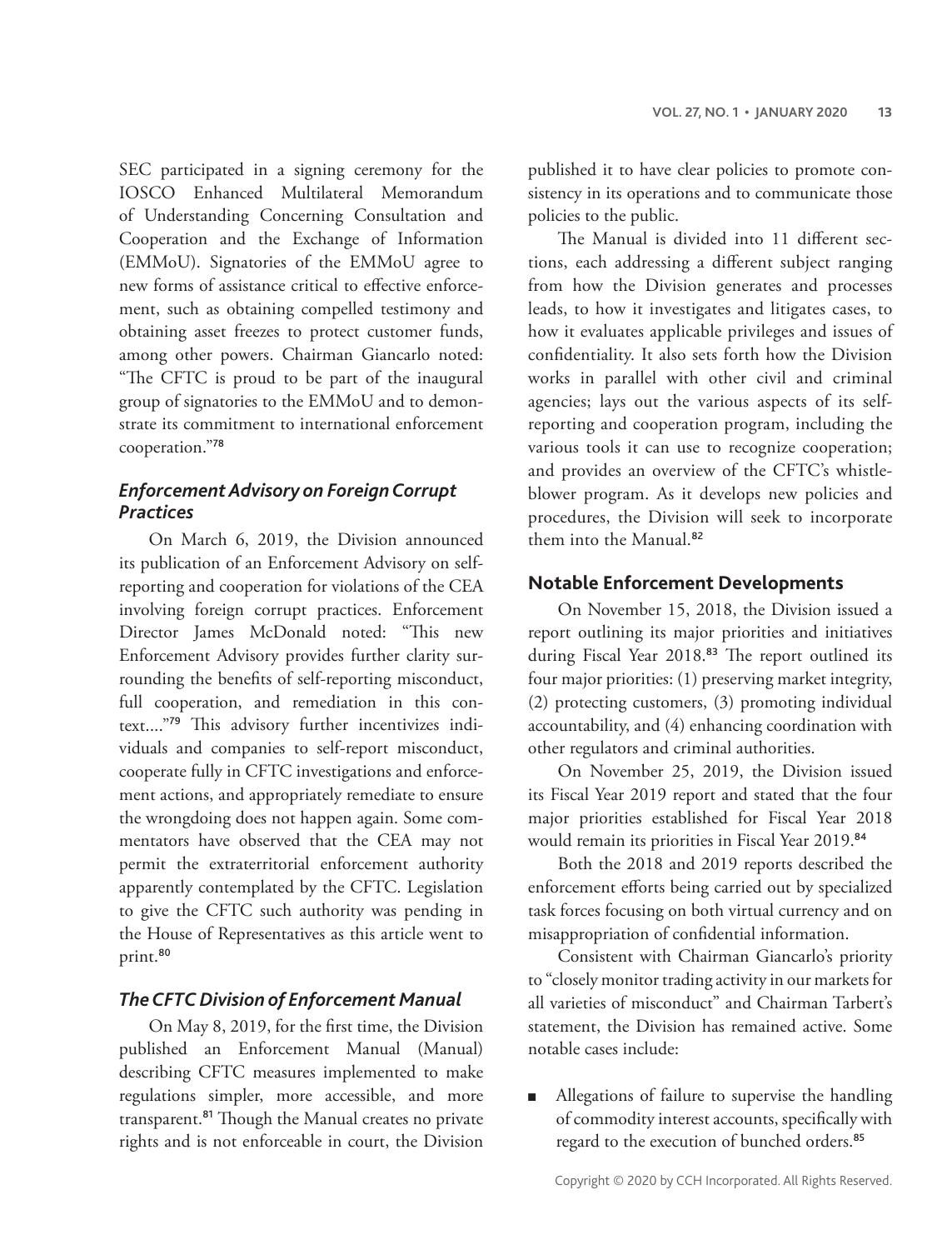- Allegations of holding a net position of soft red winter wheat futures contract in excess of the spot month speculative position limit.<sup>86</sup>
- Allegations of engaging in wash trading and noncompetitive transactions to offset original bids and offers.<sup>87</sup>
- Allegations of spoofing and manipulating precious metals futures contracts traded on the Commodity Exchange Inc. to manipulate market prices.<sup>88</sup>
- Allegations against an individual for defrauding the commodities trading company where he worked as president by scheming to inflate the reported market-to-market profit-and-loss value of the gas division's overall trading book in order to conceal losses.<sup>89</sup>
- Allegations against an individual for engaging in manipulative and deceptive schemes, which involved thousands of acts of spoofing in many futures contracts.<sup>90</sup>
- Allegations of spoofing in the CME soybeans futures market.<sup>91</sup>
- Allegations of spoofing and manipulations in the precious metals futures markets. The CFTC filed and settled charges against former precious metals traders who entered into cooperation agreements and admitted to spoofing and manipulative conduct in the futures markets.<sup>92</sup>
- Allegations of spoofing in the CME financial futures markets.<sup>93</sup>
- The SEC and the CFTC charged a DCO with failing to establish and maintain adequate risk management policies and required the company to undertake remedial efforts and pay US\$20 million in penalties.<sup>94</sup>
- The CFTC filed and settled charges against a registrant, ordering him to pay US\$1.25 million for fraud, unauthorized trading, and violating speculative position limits in cattle futures. Chairman Tarbert stated: "This case shows the CFTC's unwavering commitment to protect America's farmers and ranchers from fraud and

other misconduct in connection with the agricultural derivatives markets. The CFTC will continue to work to ensure all Americans who use these markets can have confidence in their integrity."<sup>95</sup>

- The CFTC filed and settled charges against a Chief Compliance Officer, requiring him to pay US\$125,000 in restitution and a US\$25,000 civil penalty for engaging in acts that operated as a fraud on pool participants and making false statements to the National Futures Association.<sup>96</sup>
- The CFTC filed and settled charges against a registered futures commission merchant for allowing cyber criminals to breach its email systems, access customer information, and successfully cause the withdrawal of US\$1 million in customer funds.<sup>97</sup>
- The CFTC filed and settled charges against an interdealer broker and CFTC-registered introducing broker. The combined orders require the interdealer broker to pay a total of US\$13 million for failing to supervise employees and making false or misleading statements to CFTC Staff.<sup>98</sup>
- The CFTC charged traders at a major U.S. bank with spoofing, engaging in a manipulative and deceptive scheme, and attempting to manipulate prices in the precious metals futures markets.<sup>99</sup>
- A former precious metals trader at two financial institutions entered into a formal cooperation agreement with the Division and admitted to spoofing in the futures markets.<sup>100</sup>
- The CFTC filed and settled charges against a trader for violating spot-month speculative position limits in soybean oil and soybean meal futures.<sup>101</sup>
- The CFTC filed and settled charges against a trading firm and its founder for spoofing and for engaging in a manipulative and deceptive trading scheme. The orders require the firm and its founder to pay civil monetary penalties of US\$2.5 million.102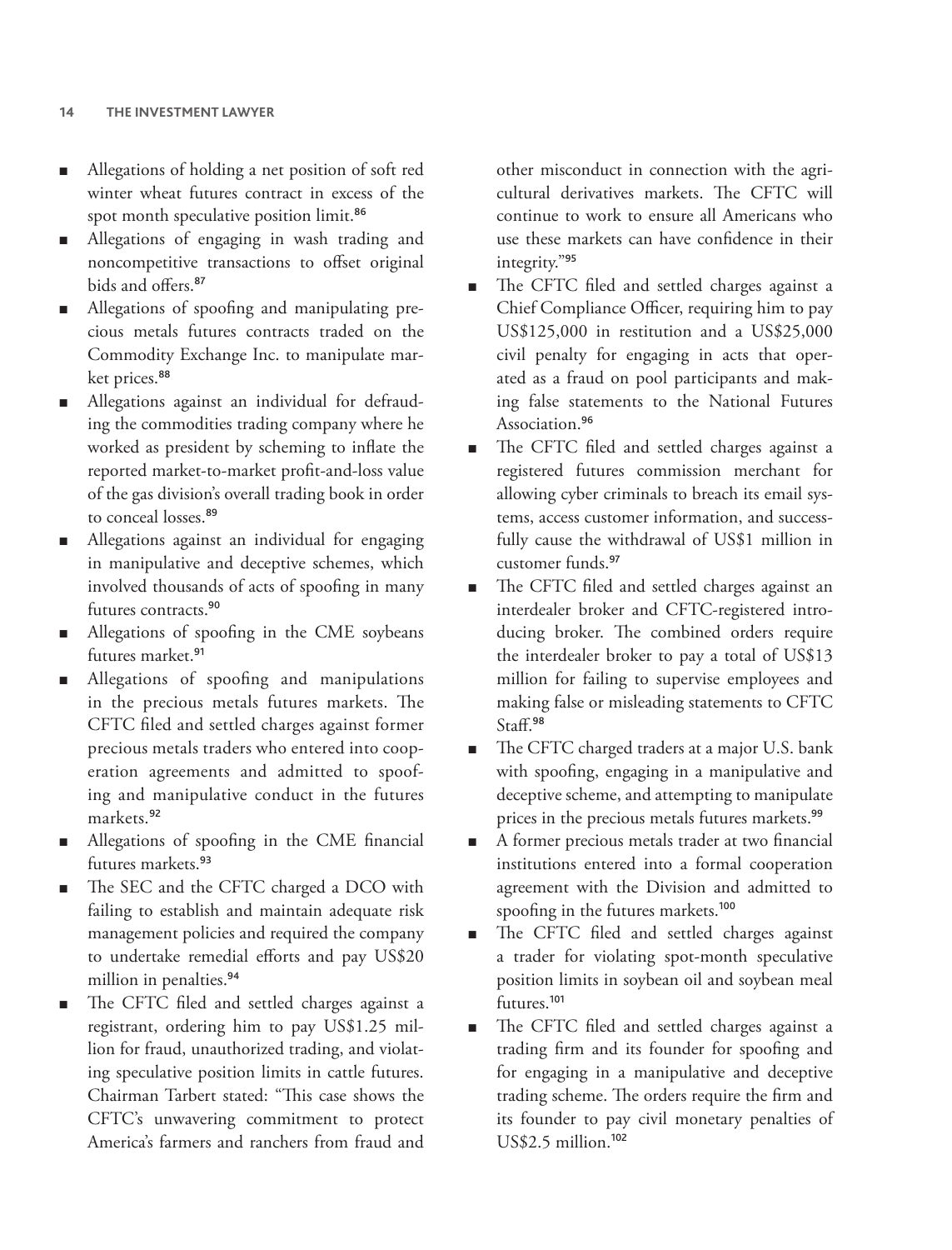- The CFTC filed and settled charges against a former CFTC registrant for making false and misleading statements of material fact to CFTC staff during an investigation by the Division.<sup>103</sup>
- The CFTC filed and settled charges against a global agribusiness for failing to file timely CFTC Form 204 reports. The order requires the company to pay a US\$175,000 civil monetary penalty and to cease and desist from violating CFTC Regulation 19.01.<sup>104</sup>
- The CFTC filed and settled charges against a global agribusiness for failing to submit accurate monthly CFTC Form 204 reports regarding the composition of its fixed price cash corn and soybean purchases and sales. The order also charges the company for violating the cease and desist provision of a 2016 CFTC order, which involved a 13-year failure to file correct Form 204 reports with the CFTC, and imposes a US\$500,000 penalty.<sup>105</sup>
- The CFTC filed and settled charges against an introducing broker and its owner for misusing material, nonpublic, order information in connection with block trades in natural gas futures on ICE Futures US, as well as related supervision and recordkeeping violations. The broker and its owner are subject to a civil monetary penalty of US\$1.5 million and must disgorge US\$413,065 in ill-gotten gains.<sup>106</sup>
- The CFTC filed and settled civil enforcement actions against two trading firms and a bank for violating prohibitions on spoofing, requiring the firms to pay a total of US\$3 million. As to these matters, CFTC Enforcement Director James McDonald stated: "The CFTC is committed to preserving the integrity of our markets—like the financial and precious metals futures markets at issue here—and to rooting out unlawful practices like spoofing … we will continue to vigilantly investigate and prosecute misconduct by entities that spoof in our markets."<sup>107</sup>
- The CFTC filed and settled charges against two interdealer brokers and imposed a civil

monetary penalty of US\$25 million. The CFTC determined that brokers employed by the firms on their emerging markets foreign exchange options desks made false representations that certain bids and offers were executable and that certain trades had occurred. The CFTC mandated that the companies strengthen their internal controls and procedures, appoint a monitor, and cease and desist from violating the CEA and CFTC regulations.<sup>108</sup>

■ The CFTC entered into a settlement involving alleged wheat futures manipulation and other violations by two global food companies. As part of the agreement, the companies agreed to pay a US\$16 million civil penalty but both the companies and the CFTC agreed not to make public statements about the settlement other than to refer to pleadings previously filed in the case. However, following public statements made by the CFTC after the settlement, which the defendant companies claimed violated the settlement agreement, the Court stated that "all counsel of record, as well as Jamie McDonald, Chairman Heath Tarbert, Commissioners Rostin Behnam and Dan Berkovitz, are ordered to appear in person at the evidentiary hearing and provide live testimony as needed" in response to a motion for contempt.<sup>109</sup> The CFTC, Commissioner Behnam, and Commissioner Berkovitz provisionally asserted the protections of the Fifth Amendment pending further proceedings.<sup>110</sup> Following a series of sealed motions, the CFTC appealed to the US Court of Appeals for the Seventh Circuit for a writ of mandamus, and the docket was unsealed on October 2, 2019.<sup>111</sup> The Seventh Circuit directed the District Court to "desist from any effort to hold the Chairman, Commissioners, and staff members personally in contempt of court or otherwise to look behind the Commission's public statements and the administrative record" and remanded the case for further proceedings in the District Court.<sup>112</sup> The District Court then vacated the settlement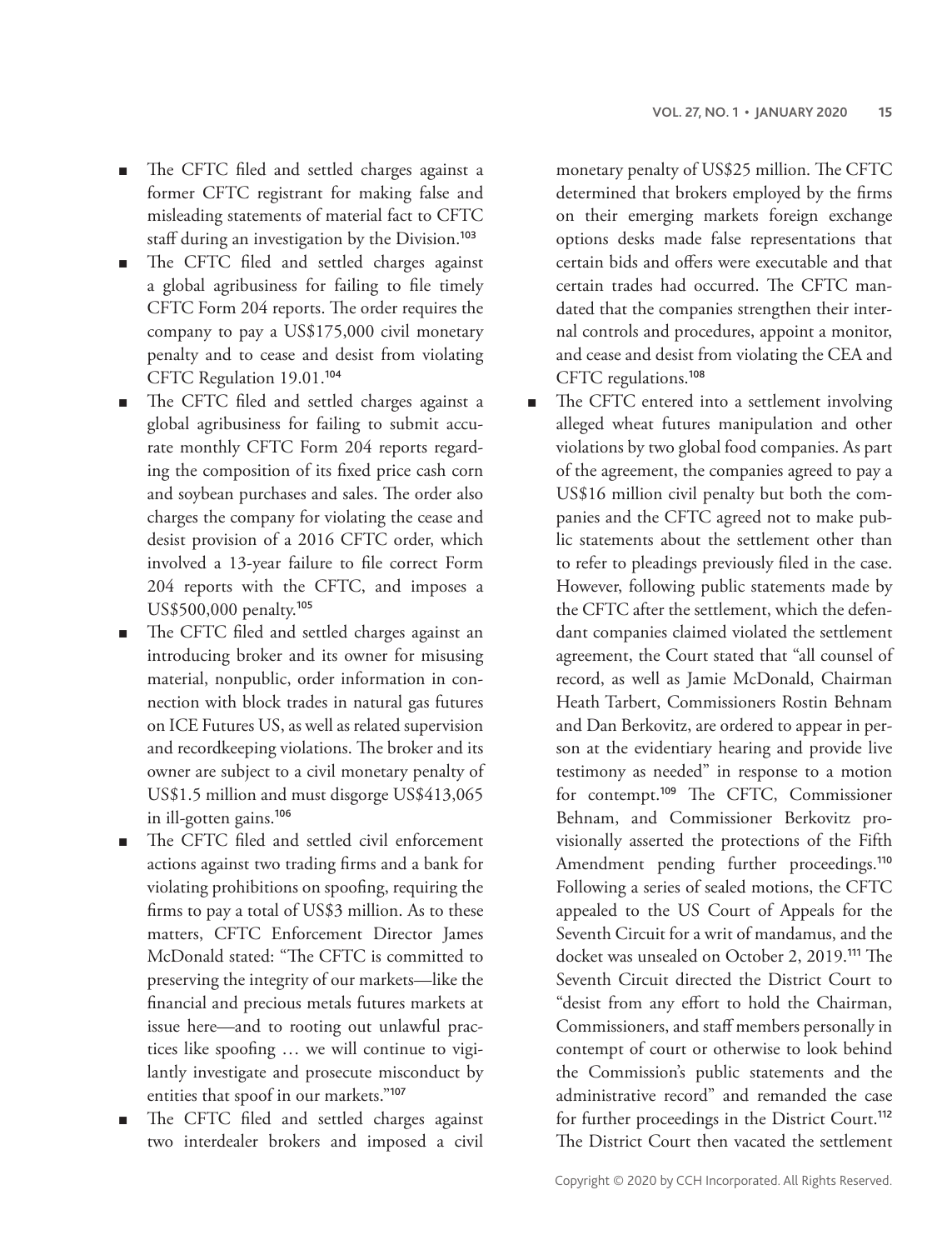agreement and informed the parties that they should be prepared to set a trial date.<sup>113</sup> These developments are highly unusual, and further proceedings in this case will be followed closely by those who interact with, or are regulated by, the CFTC.

In general, the CFTC enforcement program likely will have continuity from former Chairman Giancarlo's tenure, given that it appears James McDonald will stay on as the Enforcement Director under Chairman Tarbert.<sup>114</sup> Therefore, market participants should anticipate continued enforcement investigations and activities in the areas of spoofing, manipulation, position limits, and a new area: swaps trading.

### **Upcoming Priorities for the CFTC**

On July 29, 2019, Chairman Tarbert published an opinion column for Fox Business and articulated his priorities and vision for the CFTC.<sup>115</sup> Because Dodd-Frank concentrated risk in the derivatives markets in CCPs, Chairman Tarbert believes that "one of the most critical responsibilities of the CFTC is supervising CCPs on a daily basis."<sup>116</sup> As a result, the CFTC is closely monitoring the potential for Brexit, because it will likely impact the supervision of London-based CCPs. Chairman Tarbert also indicated that the CFTC "must issue long-awaited rules to limit derivatives positions that help unscrupulous traders corner commodity markets."<sup>117</sup> He also advocated for the CFTC to develop a holistic framework for 21st century commodities, such as blockchain-based digital currencies, and stated that "reinvigorating our historical principles-based approach, where appropriate, will help our markets remain fair, innovative, and vibrant."<sup>118</sup> Chairman Tarbert expanded on these priorities by articulating his strategic goals for the agency at the FIA Expo in Chicago on October 30, 2019.<sup>119</sup> Chairman Tarbert stated that he plans to focus on: (1) a principlesbased approach to digital assets, (2) a two-way street on deference with the EC, (3) a risk-based approach

to SD rules, (4) paying attention to agricultural concerns, and (5) data protection. As Chairman Tarbert begins his work, we expect to see regulatory guidance to be issued that furthers these policy priorities.

On September 25, 2019, Director James McDonald delivered the keynote address at the Practising Law Institute's White Collar Crime 2019 conference. He discussed Chairman Tarbert's goals for the enforcement program and how the institute can better fulfill its mission by working with other regulators through the parallel enforcement initiative, where the CFTC works in concert with other regulators and with law enforcement agencies.<sup>120</sup> Chairman Tarbert indicated that vigorous enforcement is essential to fulfilling the CFTC's broader goals and that the CFTC will be tough on those who break the law. Director McDonald noted that wellfunctioning commodities and derivatives markets can work for all Americans. In contrast, unlawful activity dampens economic growth and undermines democratic values, public accountability, and the rule of law. Director McDonald suggested that parallel enforcement and cooperation with the Department of Justice and other colleagues in the enforcement and regulatory community can most effectively protect the commodities and derivatives markets. He discussed specific instances where the CFTC has worked successfully with the Department of Justice and the SEC, including an enforcement action filed by the CFTC on September 16, 2019, in the Northern District of Illinois against two traders formerly employed by JP Morgan Chase. A federal grand jury in Chicago also returned a criminal indictment against the same two traders (plus a third defendant not charged by the CFTC) in a parallel criminal case. This case is particularly noteworthy because the government has brought—for the first time—racketeering, conspiracy, and bank fraud charges in a spoofing case. Indeed, the indictment characterizes the bank's trading desk as a criminal racketeering enterprise while at the same time characterizing the bank as a victim of the defendants' alleged fraud.<sup>121</sup>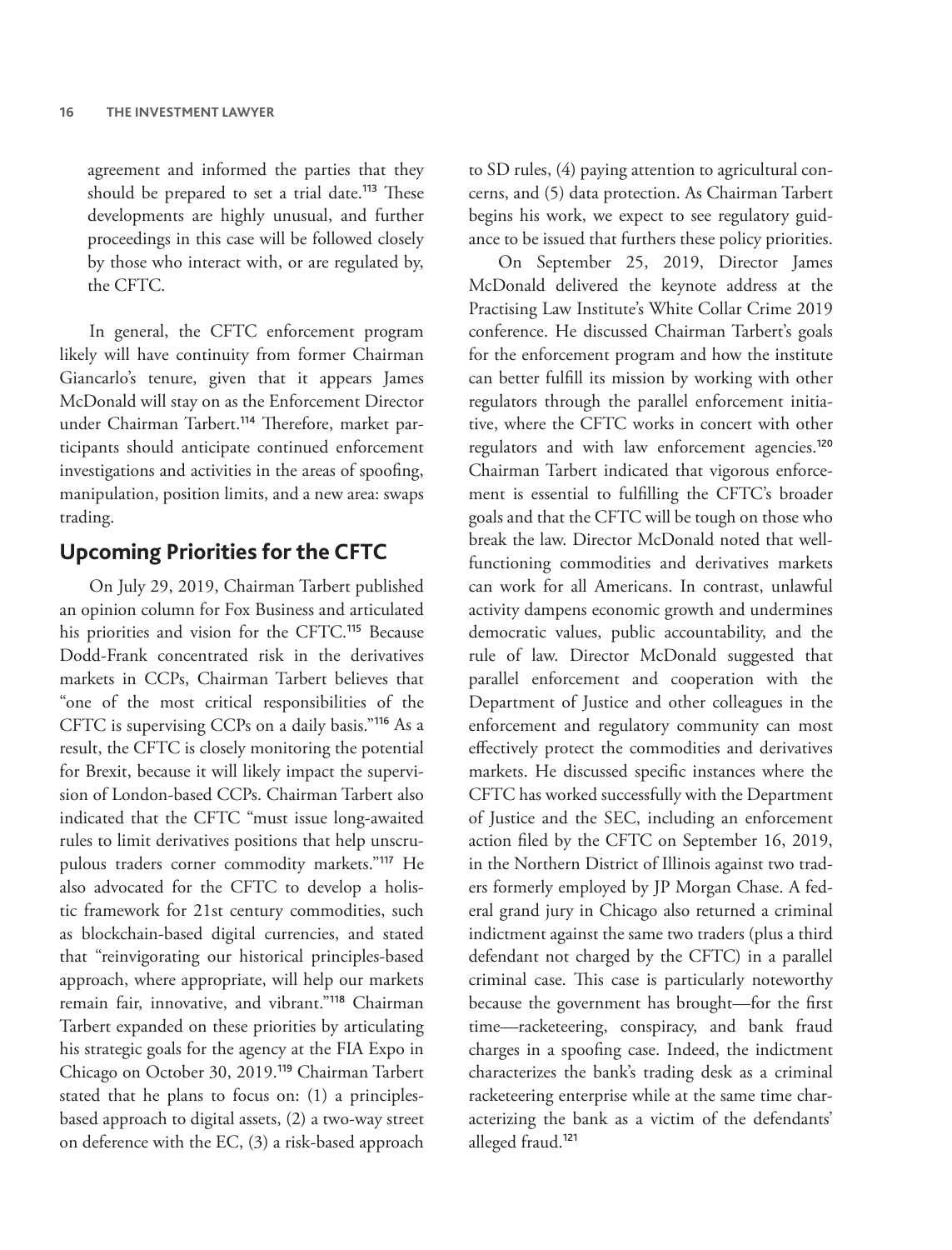The Director of DSIO, Joshua Sterling, articulated his goals at a speech before the District of Columbia Bar Association on September 25, 2019.<sup>122</sup> Director Sterling discussed the purpose and implementation of Title VII of the Dodd-Frank Act and then laid out his vision for the future. He has developed a programmatic approach for DSIO consisting of five building blocks, including: (1) The Examination Program, (2) The Reporting Framework, (3) The Guidance Program, (4) The Relationship to Enforcement, and (5) The Rulemaking Function. He stated that he hopes that these five building blocks persist beyond his tenure and allow DSIO to be left in a better position than it was in when he started.

Director Sterling discussed DSIO's approach to bank-affiliated CFTC registrants on September 26, 2019, in remarks at the ABA Securities Association.<sup>123</sup> The CEA requires that the CFTC and the SEC, to the extent practicable, establish comparable capital and margin requirements. The CFTC originally issued a SD capital and financial reporting rule in 2011, followed by a reproposal in 2016. Director Sterling anticipates recommending that the CFTC reopen the comment period and adopt a final rule in 2020. Director Sterling discussed the Phase Five implementation of the initial margin requirements and noted the swaps industry has raised concerns about operational difficulties. In light of these concerns, he noted that the CFTC "has already undertaken certain measures to address possible 'congestion' when [Phase Five] begins in September 2020, and is contemplating further efforts as well."<sup>124</sup>

#### **Conclusion**

The global futures and derivatives team at K&L Gates continues to follow the regulatory and enforcement developments at the CFTC, including changes to the swaps trading rules, cross-border guidance, and position limits given the arrival of new Chairman Tarbert, as well as the policy and regulatory goals that he has articulated. This article was prepared at the end of 2019 and the authors expect

many other developments in the coming weeks prior to its publication. Our futures and derivatives team stands ready to assist market participants in navigating these developments and the new CFTC and global derivatives regulatory agenda.

**Mr. Humenik** and **Mr. Histed** are partners, and **Mr. Mkrtchian** is an associate, at K&L Gates, LLP. **Christine Mikhael**, a 2019 summer associate, contributed to this article.

#### **NOTES**

- This article is not intended to be an offer to represent any person. Your use of this article does not give rise to a lawyer-client relationship. Please do not consider there to be any lawyer-client relationship between you and K&L Gates or any of its lawyers unless or until: (i) you have sought to retain us; (ii) we have had an opportunity to check and clear any conflicts; and (iii) you have received a letter from us confirming the retention and its scope.
- <sup>2</sup> Keynote Address of Chairman J. Christopher Giancarlo Before the ABA Business Law Section, Derivatives & Futures Law Committee Winter Meeting (Jan. 25, 2019), *<https://www.cftc.gov/>[Press](PressRoom)  [Room](PressRoom)</><SpeechesTestimony></opagiancarlo63>*.
- <sup>3</sup> Press Release, CFTC, Tarbert Begins Term as 14th CFTC Chairman (July 15, 2019), *[https://www.cftc.](https://www.cftc.gov/PressRoom/PressReleases/7976-19) [gov/PressRoom/PressReleases/7976-19](https://www.cftc.gov/PressRoom/PressReleases/7976-19)*.
- <sup>4</sup> Interpretive Guidance and Policy Statement Regarding Compliance With Certain Swap Regulations, 78 Fed. Reg. 45,292 (July 26, 2013). *[https://www.cftc.gov/sites/default/files/idc/groups/pub](mailto:https://www.cftc.gov/sites/default/files/idc/groups/public/@lrfederalregister/documents/file /2013-17958a.pdf)[lic/@lrfederalregister/documents/file/2013-17958a.pdf](mailto:https://www.cftc.gov/sites/default/files/idc/groups/public/@lrfederalregister/documents/file /2013-17958a.pdf)*.
- <sup>5</sup> This group of regulators includes the Federal Deposit Insurance Corporation, the Office of the Comptroller of the Currency, the Board of Governors of the Federal Reserve System, the Farm Credit Administration and the Federal Housing Finance Agency.
- <sup>6</sup> *See, e.g.*, CFTC, CFTC Approves Comparability Determination for Australia Uncleared Swap Margin Rules for Substituted Compliance Purposes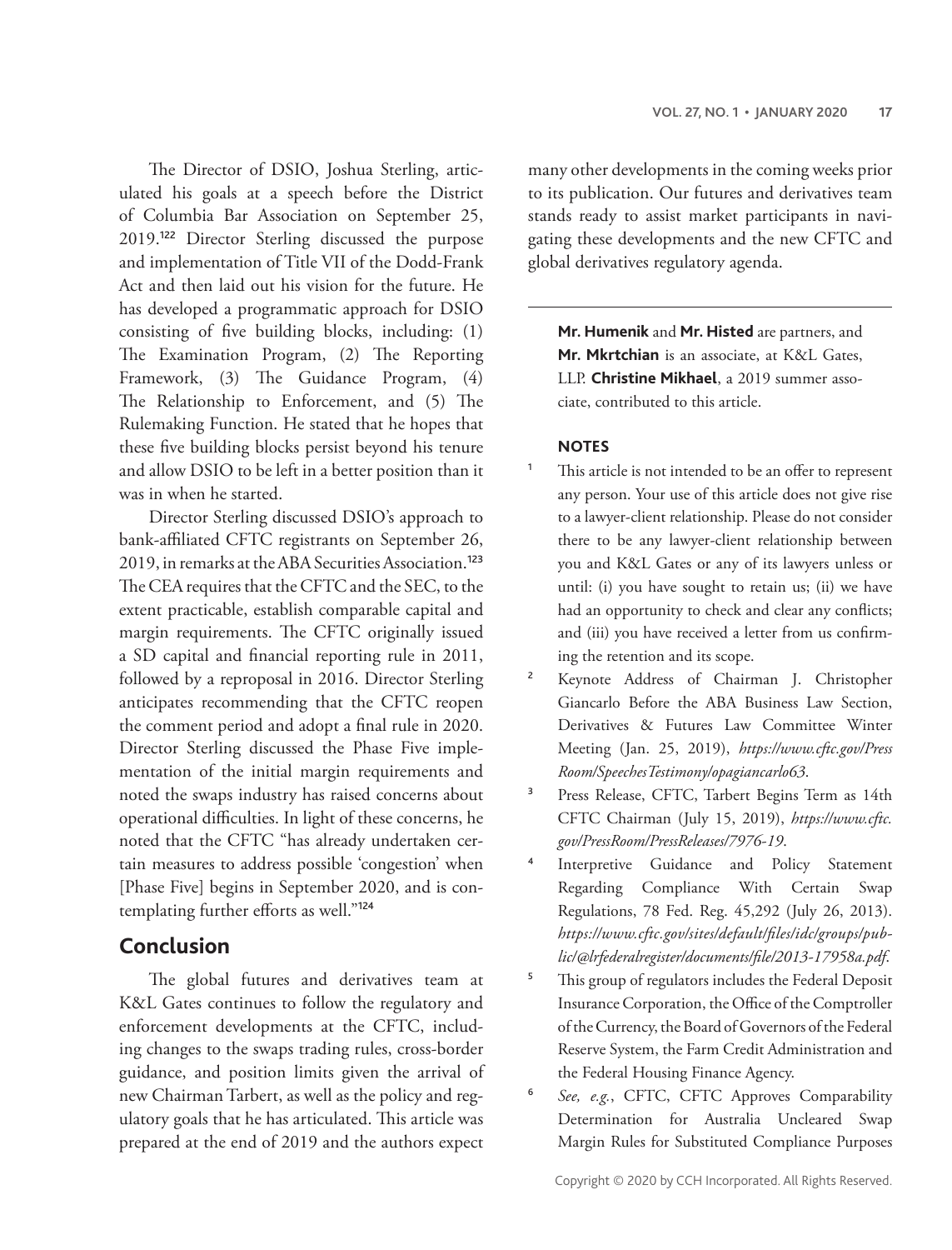(Mar. 27, 2019), *[https://www.cftc.gov/PressRoom/](https://www.cftc.gov/PressRoom/PressReleases/7902-19) [PressReleases/7902-19](https://www.cftc.gov/PressRoom/PressReleases/7902-19)*.

- See United States Senate Committee on Agriculture, Nutrition, and Forestry, Nomination of Heath P. Tarbert (Mar. 13, 2019), *[https://www.agriculture.sen](https://www.agriculture.senate.gov/hearings/nomination-of-heath-p-tarbert)[ate.gov/hearings/nomination-of-heath-p-tarbert](https://www.agriculture.senate.gov/hearings/nomination-of-heath-p-tarbert)*.
- <sup>8</sup> CFTC Provides Further Brexit-Related Market Certainty (Mar. 25, 2019) *[https://www.cftc.gov/](https://www.cftc.gov/PressRoom/PressReleases/7896-19) [PressRoom/PressReleases/7896-19](https://www.cftc.gov/PressRoom/PressReleases/7896-19)*.
- Press Release, CFTC, CFTC Staff Provides Further Brexit-Related Market Certainty (Apr. 5, 2019), *<https://www.cftc.gov/PressRoom/PressReleases/7910-19>*.
- <sup>10</sup> CFTC No-Action Letter No. 19-08, No-Action Relief in Connection With Certain Previously Granted Commission Determinations and Exemptions, in Order to Account for the Anticipated Withdrawal of the United Kingdom From the European Union (Apr. 5, 2019), *[https://www.cftc.gov/system/files?file=csl/final/](https://www.cftc.gov/system/files?file=csl/final/pdfs/19/19-08.pdf) [pdfs/19/19-08.pdf](https://www.cftc.gov/system/files?file=csl/final/pdfs/19/19-08.pdf)*.
- <sup>11</sup> The comparability determinations are cited in NAL 19-08 and include: Comparability Determination for the European Union: Certain Entity-Level Requirements (Dec. 27, 2013), *[https://www.cftc.](mailto:https://www.cftc.gov/sites /default/files/idc/groups/public/@lrfederalregister/documents/file/2013-30980a.pdf) [gov/sites/default/files/idc/groups/public/@lrfederalregis](mailto:https://www.cftc.gov/sites /default/files/idc/groups/public/@lrfederalregister/documents/file/2013-30980a.pdf)[ter/documents/file/2013-30980a.pdf](mailto:https://www.cftc.gov/sites /default/files/idc/groups/public/@lrfederalregister/documents/file/2013-30980a.pdf)*; Comparability Determination for the European Union: Certain Transaction-Level Requirements (Dec. 27, 2013), *[https://www.cftc.gov/sites/default/files/idc/groups/pub](mailto:https://www.cftc.gov/sites/ default/files/idc/groups/public/@lrfederalregister/documents/file/2013-30981a.pdf)[lic/@lrfederalregister/documents/file/2013-30981a.pdf](mailto:https://www.cftc.gov/sites/ default/files/idc/groups/public/@lrfederalregister/documents/file/2013-30981a.pdf)*; and Comparability Determination for the European Union: Margin Requirements for Uncleared Swaps for Swap Dealers and Major Swap Participants (Oct. 18, 2017), *[https://www.cftc.gov/sites/default/files/idc/](mailto:https://www.cftc.gov/sites/default/files/idc/groups/public/@lrfederalregister/documents/file/2017-22616a.pdf) [groups/public/@lrfederalregister/documents/file/2017-](mailto:https://www.cftc.gov/sites/default/files/idc/groups/public/@lrfederalregister/documents/file/2017-22616a.pdf) [22616a.pdf](mailto:https://www.cftc.gov/sites/default/files/idc/groups/public/@lrfederalregister/documents/file/2017-22616a.pdf)*.
- <sup>12</sup> NAL 19-08 notes that based on the understanding of the Division of Swap Dealer and Intermediary Oversight in the event of a No-Deal Brexit, the EU laws and regulations relevant for the EU Comparability Determinations will be transposed into UK laws and regulations pursuant to the European Union (Withdrawal) Act 2018 (EU(W) A). As to a No-Deal Brexit, the relief will expire

upon the earlier of (i) the effective date of any comparability determination issued by the Commission for the United Kingdom to the extent such determination encompasses the subject matter of the EU Comparability Determinations; or (ii) the date that is six months from the date of the United Kingdom's withdrawal from the European Union.

- <sup>13</sup> NAL 19-08 notes that in the event of a Soft Brexit, the EU laws and regulations relevant for the EU Comparability Determinations will for some transition period continue to apply in the United Kingdom as if it were a member of the EU. As to a Soft Brexit, the relief will expire upon the earlier of (i) the effective date of any such technical amendments to the EU Comparability Determinations, or (ii) the expiration of the transition period during which the EU laws and regulations relevant to the EU Comparability Determinations continue to apply in the United Kingdom as if it were a member of the EU.
- <sup>14</sup> *See* In the Matter of the Exemption of Multilateral Trading Facilities and Organized Trading Facilities Authorized Within the European Union from the Requirement to Register with the Commodity Futures Trading Commission as Swap Execution Facilities (the Exemptive Order) (Dec. 8, 2017), *[https://www.cftc.gov/sites/default/files/idc/groups/](mailto:https://www.cftc.gov/sites/default/files/idc/ groups/public/@requestsandactions/documents/ifdocs/mtf_otforder12-08-17.pdf) [public/@requestsandactions/documents/ifdocs/mtf\\_](mailto:https://www.cftc.gov/sites/default/files/idc/ groups/public/@requestsandactions/documents/ifdocs/mtf_otforder12-08-17.pdf) [otforder12-08-17.pdf.](mailto:https://www.cftc.gov/sites/default/files/idc/ groups/public/@requestsandactions/documents/ifdocs/mtf_otforder12-08-17.pdf)*
- <sup>15</sup> *NAL 19-08 at 4–5*.
- <sup>16</sup> In addition, a European market participant executing on a SEF must report to a European trade repository, the SEF would be expected to report the trading to a CFTC-registered swap data repository.
- <sup>17</sup> On May 1, 2019, the CFTC's Division of Clearing and Risk (DCR) and the Office of the Chief Economist (OCE) issued a two-part report with the results of a reverse stress test of CCPs and an analysis of stressed liquidation costs. The report found that CME Clearing and LCH Ltd. would have sufficient prefunded resources to cover losses even if all clearing members with losses defaulted under certain extreme historic one-day scenarios. In addition, the report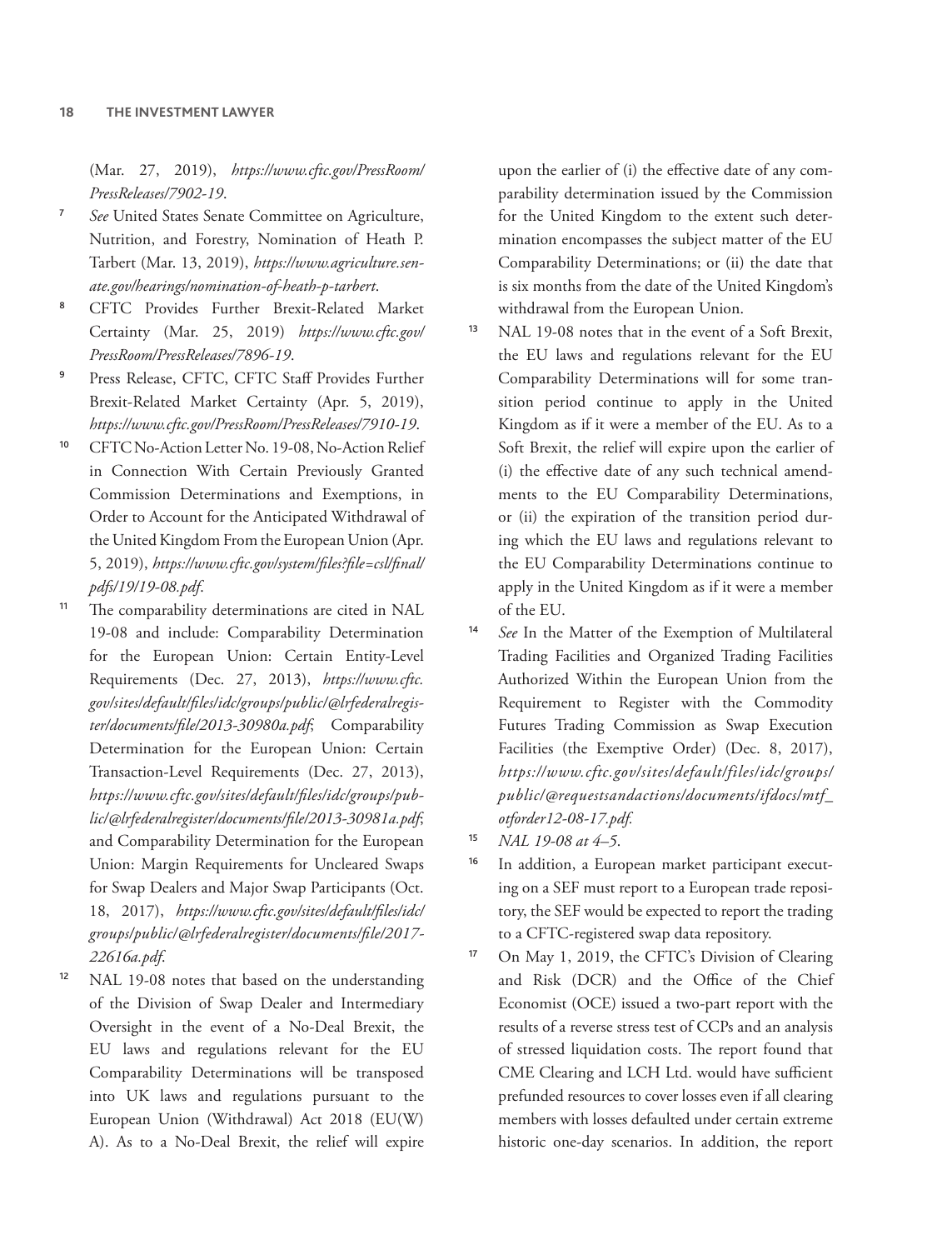found that prefunded resources at CME Clearing and LCH Ltd. would have been sufficient to cover extreme but plausible market losses plus liquidation expenses for two house accounts even if the actual liquidation costs were double the amount of the liquidation margin add-on. The report is available at *[https://www.cftc.gov/system/files?file=2019/05/02/cftc](https://www.cftc.gov/system/files?file=2019/05/02/cftcstresstest042019.pdf)[stresstest042019.pdf](https://www.cftc.gov/system/files?file=2019/05/02/cftcstresstest042019.pdf).*

- <sup>18</sup> *NAL 19-08 at 4–5*.
- <sup>19</sup> *See* CFTC No-Action Letter No. 19-09, Extension to UK Entities of Regulatory Relief Previously Granted to European Union Entities in CFTC No-Action Letters: 12-70, 13-45, 17-64, 17-66, and 17-67 (Apr. 5, 2019), *[https://www.cftc.gov/system/files/csl/](https://www.cftc.gov/system/files/csl/pdfs/19/19-09.pdf) [pdfs/19/19-09.pdf](https://www.cftc.gov/system/files/csl/pdfs/19/19-09.pdf)*.
- <sup>20</sup> The CFTC also unanimously adopted a provision to allow an uncleared swap to retain its legacy status under the CFTC Margin Rule or Prudential Margin Rule if affected swap dealers attempt to transfer uncleared swaps in the case of a No-Deal Brexit. *See* Press Release, CFTC, CFTC Provides Further Brexit-Related Market Certainty (Mar. 25, 2019), *<https://www.cftc.gov/PressRoom/PressReleases/7896-19>*. In addition, the outward-facing swaps condition "is intended to prevent swap market participants from using the Inter-Affiliate Exemption to transfer risks to US companies and financial markets by entering into uncleared swaps with non-US affiliates and, in turn, such non-US affiliates entering into swaps with unaffiliated counterparties, in jurisdictions that do not have mandatory clearing regimes comparable to the Commission's clearing requirement regime." *See*  CFTC No-Action Letter No. 17-66, No-Action Relief from Certain Provisions of the Outward-Facing Swaps Condition in the Inter-Affiliate Exemption from the Clearing Requirement (Dec. 17, 2017), *[https://www.](https://www.cftc.gov/sites/default/files/csl/pdfs/17/17-66.pdf) [cftc.gov/sites/default/files/csl/pdfs/17/17-66.pdf](https://www.cftc.gov/sites/default/files/csl/pdfs/17/17-66.pdf)*.
- <sup>21</sup> Remarks of CFTC Commissioner Rostin Behnam at the ISDA 34th Annual General Meeting, Grand Hyatt Hong Kong, Hong Kong (Apr. 9, 2019), *<https://www.cftc.gov/><PressRoom></><SpeechesTestimony>[/](/opabehnam13) [opabehnam13](/opabehnam13)*.
- <sup>23</sup> Press Release, CFTC, CFTC Chairman Gives Remarks at FSB Meeting on LIBOR Reform (Apr. 11, 2019), *[https://www.cftc.gov/PressRoom/](https://www.cftc.gov/PressRoom/PressReleases/7911-19) [PressReleases/7911-19](https://www.cftc.gov/PressRoom/PressReleases/7911-19)*.
- <sup>24</sup> Statement of CFTC Chairman J. Christopher Giancarlo Regarding the Financial Stability Board Industry Roundtable on Reforming Major Interest Rate Benchmarks, Washington, DC (Apr. 10, 2019), *<https://www.cftc.gov/><PressRoom></><SpeechesTestimony>[/](/giancarlostatement041019) [giancarlostatement041019](/giancarlostatement041019)*.
- <sup>25</sup> Alternative Reference Rates Comm., Fed. Reserve Bank of N.Y., A User's Guide to SOFR, (Apr. 2019), *[https://www.newyorkfed.org/medialibrary/Microsites/](https://www.newyorkfed.org/medialibrary/Microsites/arrc/files/2019/Users_Guide_to_SOFR.pdf) [arrc/files/2019/Users\\_Guide\\_to\\_SOFR.pdf](https://www.newyorkfed.org/medialibrary/Microsites/arrc/files/2019/Users_Guide_to_SOFR.pdf)*.
- <sup>26</sup> Opening Statement of Chairman J. Christopher Giancarlo before the Open Commission Meeting (July 11, 2019), *[https://](https://www.cftc.gov/) [www.cftc.gov/](https://www.cftc.gov/)<PressRoom></><SpeechesTestimony>[/](/giancarlostatement071119) [giancarlostatement071119](/giancarlostatement071119)*.
- <sup>27</sup> Press Release, CFTC, CFTC to Clarify Cross-Border Regulatory Commitments (June 25, 2019*) [https://](https://www.cftc.gov/PressRoom/PressReleases/7944-19) [www.cftc.gov/PressRoom/PressReleases/7944-19](https://www.cftc.gov/PressRoom/PressReleases/7944-19). See also* Press Release, CFTC, CFTC Extends Public Comment Period for Proposed Rules Pertaining to Cross-Border Clearing (Sept. 13, 2019), *[https://www.](https://www.cftc.gov/PressRoom/PressReleases/8010-19) [cftc.gov/PressRoom/PressReleases/8010-19](https://www.cftc.gov/PressRoom/PressReleases/8010-19) (noting comment period extension)*.
- <sup>28</sup> Press Release, CFTC, CFTC Voted on Open Meeting Agenda Items (July 11, 2019), *[https://www.cftc.gov/](https://www.cftc.gov/PressRoom/PressReleases/7967-19) [PressRoom/PressReleases/7967-19](https://www.cftc.gov/PressRoom/PressReleases/7967-19)*.
- <sup>29</sup> *Id.* The definition of an eligible contract participant is set forth in Section 1a(18) of the CEA, as supplemented by CFTC Regulation 1.3. CFTC Regulations are found in Title 17 of the Code of Federal Regulations.
- <sup>30</sup> Opening Statement of Chairman J. Christopher Giancarlo before the Open Commission Meeting (July 11, 2019), *[https://](https://www.cftc.gov/) [www.cftc.gov/](https://www.cftc.gov/)<PressRoom></><SpeechesTestimony>[/](/giancarlostatement071119) [giancarlostatement071119](/giancarlostatement071119)*.
- <sup>31</sup> *Id.* (emphasis added).
- <sup>32</sup> Press Release, CFTC, Joint Statement of the CFTC and the European Commission Following Meeting

<sup>22</sup> *Id.*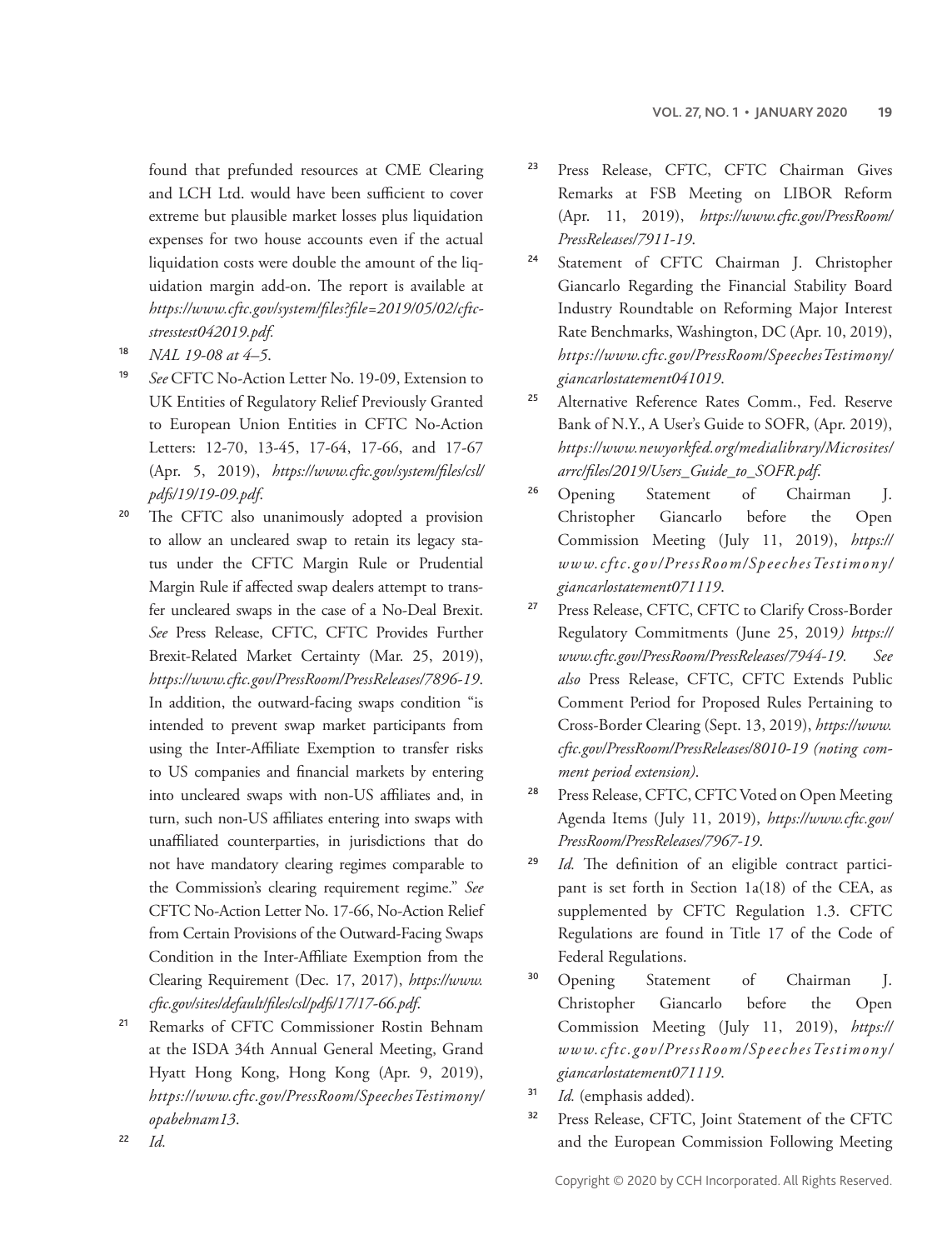on Cross-Border Derivatives Regulatory Issues (Sept. 13, 2019), *[https://www.cftc.gov/PressRoom/](https://www.cftc.gov/PressRoom/PressReleases/8009-19) [PressReleases/8009-19](https://www.cftc.gov/PressRoom/PressReleases/8009-19)*.

- <sup>33</sup> *Id.*
- <sup>34</sup> Press Release, CFTC, CFTC Extends Public Comment Period for Proposed Rules Pertaining to Cross-Border Clearing (Sept. 13, 2019), *[https://www.](https://www.cftc.gov/PressRoom/PressReleases/8010-19) [cftc.gov/PressRoom/PressReleases/8010-19](https://www.cftc.gov/PressRoom/PressReleases/8010-19)*.
- <sup>35</sup> Opening Statement of Chairman Heath P. Tarbert Before the Global Markets Advisory Committee Meeting (Sept. 24, 2019), *[https://www.cftc.](https://www.cftc.gov/) [gov/](https://www.cftc.gov/)<PressRoom></><SpeechesTestimony>[/tarbertstate](/tarbertstatement092419)[ment092419](/tarbertstatement092419)* (emphasis added).
- <sup>36</sup> Opening Statement of Chairman Heath P. Tarbert Before the Open Commission Meeting on October 16, 2019 (Oct. 16, 2019), *[https://www.cftc.gov/](https://www.cftc.gov/PressRoom/SpeechesTestimony/heathstatement101619) [PressRoom/SpeechesTestimony/heathstatement101619](https://www.cftc.gov/PressRoom/SpeechesTestimony/heathstatement101619)* (emphasis added).
- <sup>37</sup> Statement of Chairman J. Christopher Giancarlo on Amendment to Japan Comparability Determination: Margin Requirements for Uncleared Swaps for Swap Dealers and Major Swap Participants (Mar. 26, 2019), *<https://www.cftc.gov/><PressRoom></><SpeechesTestimony>[/](/giancarlosatement032619) [giancarlosatement032619](/giancarlosatement032619)*.
- <sup>38</sup> Press Release, CFTC, The CFTC and the Japan Financial Services Agency Issued a Joint Statement Regarding the Comparability of Certain Derivatives Trading Venues in the US and Japan (July 11, 2019), *[https://www.cftc.gov/PressRoom/](https://www.cftc.gov/PressRoom/PressReleases/7968-19) [PressReleases/7968-19](https://www.cftc.gov/PressRoom/PressReleases/7968-19)*.
- <sup>39</sup> Statement of Chairman J. Christopher Giancarlo on Australia Comparability Determination: Margin Requirements for Uncleared Swaps for Swap Dealers and Major Swap Participants (Mar. 27, 2019), *<https://www.cftc.gov/><PressRoom></><SpeechesTestimony>[/](/giancarlostatement032719) [giancarlostatement032719](/giancarlostatement032719)*.
- <sup>40</sup> Press Release, CFTC, Joint Statement of the CFTC and the Monetary Authority of Singapore Regarding the Mutual Recognition of Certain Derivatives Trading Venues in the United States and Singapore (Mar. 13, 2019), *[https://www.cftc.gov/PressRoom/](https://www.cftc.gov/PressRoom/PressReleases/7887-19) [PressReleases/7887-19](https://www.cftc.gov/PressRoom/PressReleases/7887-19)*.
- <sup>41</sup> Statement of Chairman J. Christopher Giancarlo on EMIR 2.2 (Mar. 13, 2019), *[https://](https://www.cftc.gov/) [www.cftc.gov/](https://www.cftc.gov/)<PressRoom></><SpeechesTestimony>[/](/giancarlostatement031319) [giancarlostatement031319](/giancarlostatement031319)*.
- <sup>42</sup> Dr. Heath P. Tarbert, "Why the CFTC is the most important regulator you've never heard of," *Fox Business* (July 29, 2019), *[https://www.foxbusiness.com/](https://www.foxbusiness.com/financials/why-the-cftc-is-the-most-important-regulator-youve-never-heard-of) [financials/why-the-cftc-is-the-most-important-regula](https://www.foxbusiness.com/financials/why-the-cftc-is-the-most-important-regulator-youve-never-heard-of)[tor-youve-never-heard-of.](https://www.foxbusiness.com/financials/why-the-cftc-is-the-most-important-regulator-youve-never-heard-of)*
- <sup>43</sup> Testimony of Chairman J. Christopher Giancarlo Before the Senate Committee on Appropriations Subcommittee on Financial Services and General Government, Washington, DC (May 8, 2019), *[https://www.cftc.](https://www.cftc.gov/) [gov/](https://www.cftc.gov/)<PressRoom></><SpeechesTestimony></opagiancarlo71>*.
- SEC, Risk Mitigation Techniques for Uncleared Security-Based Swaps, 84 Fed. Reg. 4614 (Feb. 15, 2019), *[https://www.federalregister.gov/docu](https://www.federalregister.gov/documents/2019/02/15/2018-27979/risk-mitigation-techniques-for-uncleared-security-based-swaps)[ments/2019/02/15/2018-27979/risk-mitigation-tech](https://www.federalregister.gov/documents/2019/02/15/2018-27979/risk-mitigation-techniques-for-uncleared-security-based-swaps)[niques-for-uncleared-security-based-swaps](https://www.federalregister.gov/documents/2019/02/15/2018-27979/risk-mitigation-techniques-for-uncleared-security-based-swaps)*.
- <sup>45</sup> Press Release, CFTC, CFTC Voted on Open Meeting Agenda Items (July 11, 2019), *[https://www.cftc.gov/](https://www.cftc.gov/PressRoom/PressReleases/7967-19) [PressRoom/PressReleases/7967-19](https://www.cftc.gov/PressRoom/PressReleases/7967-19)*.
- <sup>46</sup> Press Release, CFTC, Agencies Adopt Final Rule to Exclude Community Banks from the Volcker Rule (July 9, 2019), *[https://www.cftc.gov/PressRoom/](https://www.cftc.gov/PressRoom/PressReleases/7961-19) [PressReleases/7961-19](https://www.cftc.gov/PressRoom/PressReleases/7961-19)*.
- <sup>47</sup> Press Release, CFTC, Commissioners Submit Comment on Prudential Regulators' Proposed Rulemaking (Feb. 19, 2019), *[https://www.cftc.gov/](https://www.cftc.gov/PressRoom/PressReleases/7873-19) [PressRoom/PressReleases/7873-19](https://www.cftc.gov/PressRoom/PressReleases/7873-19)*.
- Press Release, CFTC, CFTC Divisions Announce Examination Priorities (Feb. 12, 2019), *[https://www.](https://www.cftc.gov/PressRoom/PressReleases/7869-19) [cftc.gov/PressRoom/PressReleases/7869-19](https://www.cftc.gov/PressRoom/PressReleases/7869-19)*.
- <sup>49</sup> *Id.*
- <sup>50</sup> Remarks of CFTC Chairman J. Christopher Giancarlo at the DerivCon 2019 Conference, New York, NY (Feb. 27, 2019), *[https://www.cftc.](https://www.cftc.gov/) [gov/](https://www.cftc.gov/)<PressRoom></><SpeechesTestimony></opagiancarlo65>*.
- <sup>51</sup> *Id.*
- <sup>52</sup> Remarks of CFTC Commissioner Brian Quintenz at DerivCon 2019 (Feb. 27, 2019), *[https://www.cftc.](https://www.cftc.gov/) [gov/](https://www.cftc.gov/)<PressRoom></><SpeechesTestimony></opaquintenz19>*.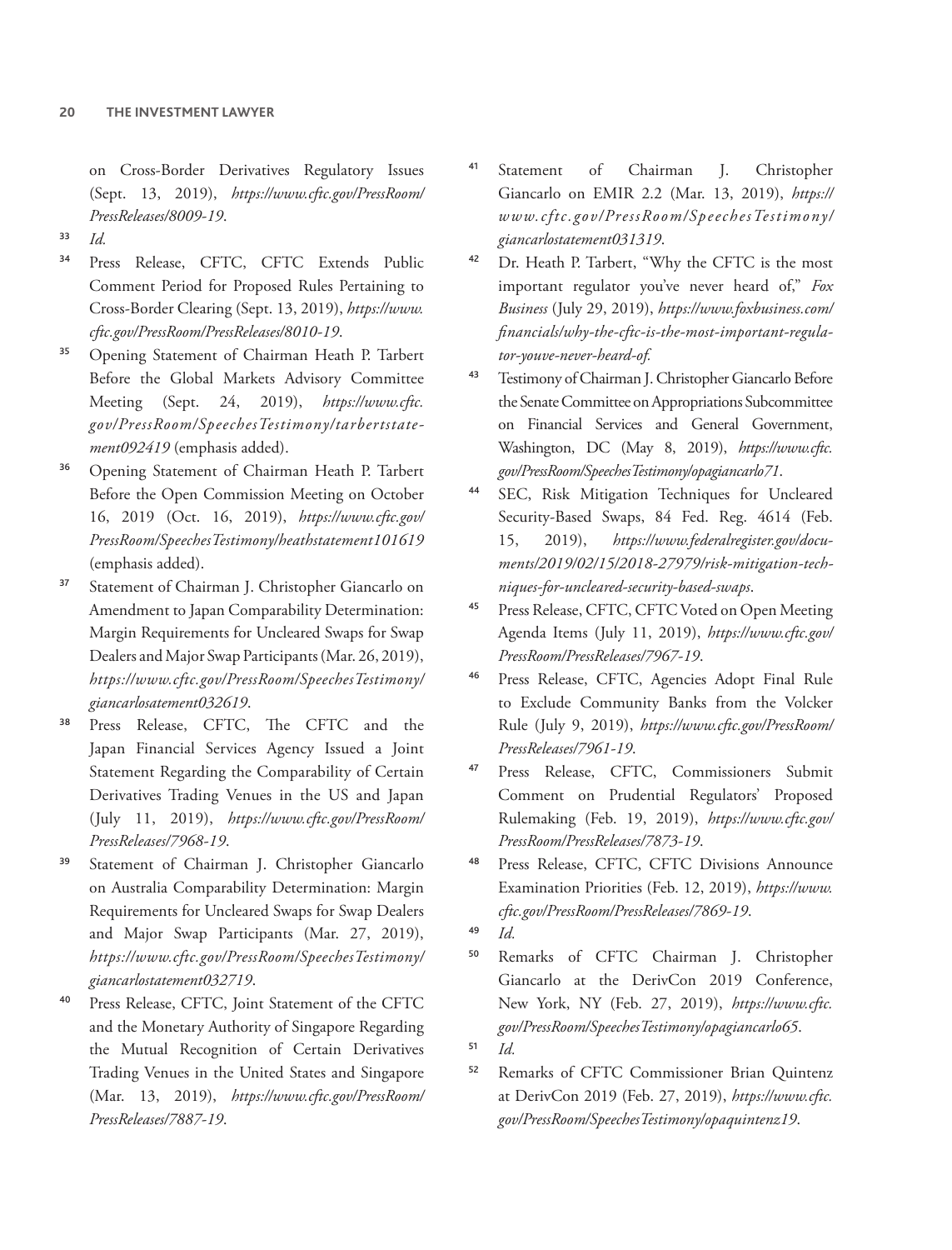- <sup>53</sup> Keynote Address of Commissioner Dan M. Berkovitz at DerivCon 2019, New York, New York (Feb. 27, 2019), *[https://www.cftc.](https://www.cftc.gov/) [gov/](https://www.cftc.gov/)<PressRoom></><SpeechesTestimony></opaberkovitz2>*.
- <sup>54</sup> Statement of Chairman J. Christopher Giancarlo on Proposed Rule Amendments to The Commission's Regulations Relating to Certain Swap Data Repository and Data Reporting Requirements (Apr. 25, 2019), *<https://www.cftc.gov/><PressRoom></><SpeechesTestimony>[/](/giancarlostatement042519) [giancarlostatement042519](/giancarlostatement042519)*.
- <sup>55</sup> Press Release, CFTC, CFTC Approves Proposed Rule to Improve Data Quality and Streamline Regulations for Swap Data Repositories (Apr. 25, 2019), *[https://](https://www.cftc.gov/PressRoom/PressReleases/7916-19) [www.cftc.gov/PressRoom/PressReleases/7916-19](https://www.cftc.gov/PressRoom/PressReleases/7916-19)*.
- <sup>56</sup> Press Release, CFTC, CFTC Chairman Giancarlo Congratulates SEC on Adopting Final Rules Establishing Capital Requirements for Security-Based Swap Dealers and Margin for Uncleared Security-Based Swap Transactions (June 21, 2019), *[https://www.cftc.gov/PressRoom/](https://www.cftc.gov/PressRoom/PressReleases/7941-19) [PressReleases/7941-19](https://www.cftc.gov/PressRoom/PressReleases/7941-19)*.
- <sup>57</sup> Press Release, CFTC, Giancarlo Releases Letter to Quarles on Phase Five Implementation (May 2, 2019), *<https://www.cftc.gov/PressRoom/PressReleases/7922-19>*.
- <sup>58</sup> *See* Press Release, Basel Comm. on Banking Supervision and Int'l Org. of Secs. Comms., Basel Committee and IOSCO agree to one-year extension of the final implementation phase of the margin requirements for non-centrally cleared derivatives (July 23, 2019), *[https://www.bis.org/press/p190723.](https://www.bis.org/press/p190723.htm) [htm](https://www.bis.org/press/p190723.htm)*.
- <sup>59</sup> Press Release, CFTC, CFTC Unanimously Approves Project KISS Rulemakings to Ease Regulatory Burdens (Mar. 28, 2019), *[https://www.cftc.gov/](https://www.cftc.gov/PressRoom/PressReleases/7904-19) [PressRoom/PressReleases/7904-19](https://www.cftc.gov/PressRoom/PressReleases/7904-19)*.
- <sup>60</sup> *See* Press Release, CFTC, CFTC Staff Issues Advisory Clarifying \$50 Million Initial Margin Threshold and Documentation Requirements (July 9, 2019), *[https://www.cftc.gov/PressRoom/](https://www.cftc.gov/PressRoom/PressReleases/7960-19?utm_source=govdelivery) [PressReleases/7960-19?utm\\_source=govdelivery.](https://www.cftc.gov/PressRoom/PressReleases/7960-19?utm_source=govdelivery)*
- <sup>61</sup> CFTC Regulations 23.150–161; *see* "Margin Requirements for Uncleared Swaps for Swap Dealers and Major Swap Participants," 81 Fed. Reg. 636

(Jan. 6, 2016); *see also* "Margin Requirements for Uncleared Swaps for Swap Dealers and Major Swap Participants – Cross-Border Application of the Margin Requirements," 81 Fed. Reg. 34,817 (May 31, 2016) (Reg. 23.160 only).

- <sup>62</sup> *See* Press Release, Basel Comm. on Banking Supervision and Int'l Org. of Secs. Comms., BCBS/ IOSCO statement on the final implementation phases of the Margin requirements for noncentrally cleared derivatives (Mar. 5, 2019), *[https://www.bis.](https://www.bis.org/press/p190305a.htm) [org/press/p190305a.htm](https://www.bis.org/press/p190305a.htm)*. *See also* recent proposed rule change referenced *supra* whereby the CFTC proposed to extend the compliance date for phase five of the CFTC's margin rule for uncleared swaps.
- <sup>63</sup> Remarks of CFTC Director of Division of Swap Dealer and Intermediary Oversight Matthew Kulkin at New York City Bar Association (May 14, 2019), *<https://www.cftc.gov/><PressRoom></><SpeechesTestimony>[/](/opakulkin1) [opakulkin1](/opakulkin1)*.
- <sup>64</sup> *Id.*

- <sup>66</sup> *Id.*
- <sup>67</sup> CFTC Letter 19-06, No-Action Position for Off-SEF Swaps Executed Pursuant to Prime Brokerage Arrangements (Mar. 29, 2019), *[https://www.cftc.gov/](https://www.cftc.gov/sites/default/files/csl/pdfs/19/19-06.pdf) [sites/default/files/csl/pdfs/19/19-06.pdf](https://www.cftc.gov/sites/default/files/csl/pdfs/19/19-06.pdf).*
- <sup>68</sup> Press Release, CFTC, CFTC Staff Issues No-Action Relief to Facilitate Prime Brokerage Activities on SEFs (Mar. 29, 2019), *[https://www.cftc.gov/PressRoom/](https://www.cftc.gov/PressRoom/PressReleases/7905-19) [PressReleases/7905-19](https://www.cftc.gov/PressRoom/PressReleases/7905-19)*.
- <sup>69</sup> Stephen M. Humenik, Clifford C. Histed, and Edgar Mkrtchian, "CFTC Issues No-Action Relief for Floor Traders to Exclude SEF-Executed Cleared Swaps from the Swap Dealer De Minimis Calculation," K&L Gates (July 11, 2019), *[http://www.klgates.com/](http://www.klgates.com/cftc-issues-no-action-relief-for-floor-traders-to-exclude-sef-executed-cleared-swaps-from-the-swap-dealer-de-minimis-calculation-07-11-2019/) [cftc-issues-no-action-relief-for-floor-traders-to-exclude](http://www.klgates.com/cftc-issues-no-action-relief-for-floor-traders-to-exclude-sef-executed-cleared-swaps-from-the-swap-dealer-de-minimis-calculation-07-11-2019/)[sef-executed-cleared-swaps-from-the-swap-dealer-de](http://www.klgates.com/cftc-issues-no-action-relief-for-floor-traders-to-exclude-sef-executed-cleared-swaps-from-the-swap-dealer-de-minimis-calculation-07-11-2019/)[minimis-calculation-07-11-2019/.](http://www.klgates.com/cftc-issues-no-action-relief-for-floor-traders-to-exclude-sef-executed-cleared-swaps-from-the-swap-dealer-de-minimis-calculation-07-11-2019/)*
- <sup>70</sup> Press Release, CFTC, CFTC Staff Issues Report Regarding the Swap Dealer De Minimis Exception and On-Venue and Cleared Swaps (July 8, 2019), *[https://www.cftc.gov/PressRoom/](https://www.cftc.gov/PressRoom/PressReleases/7958-19) [PressReleases/7958-19](https://www.cftc.gov/PressRoom/PressReleases/7958-19)*.

<sup>65</sup> *Id.*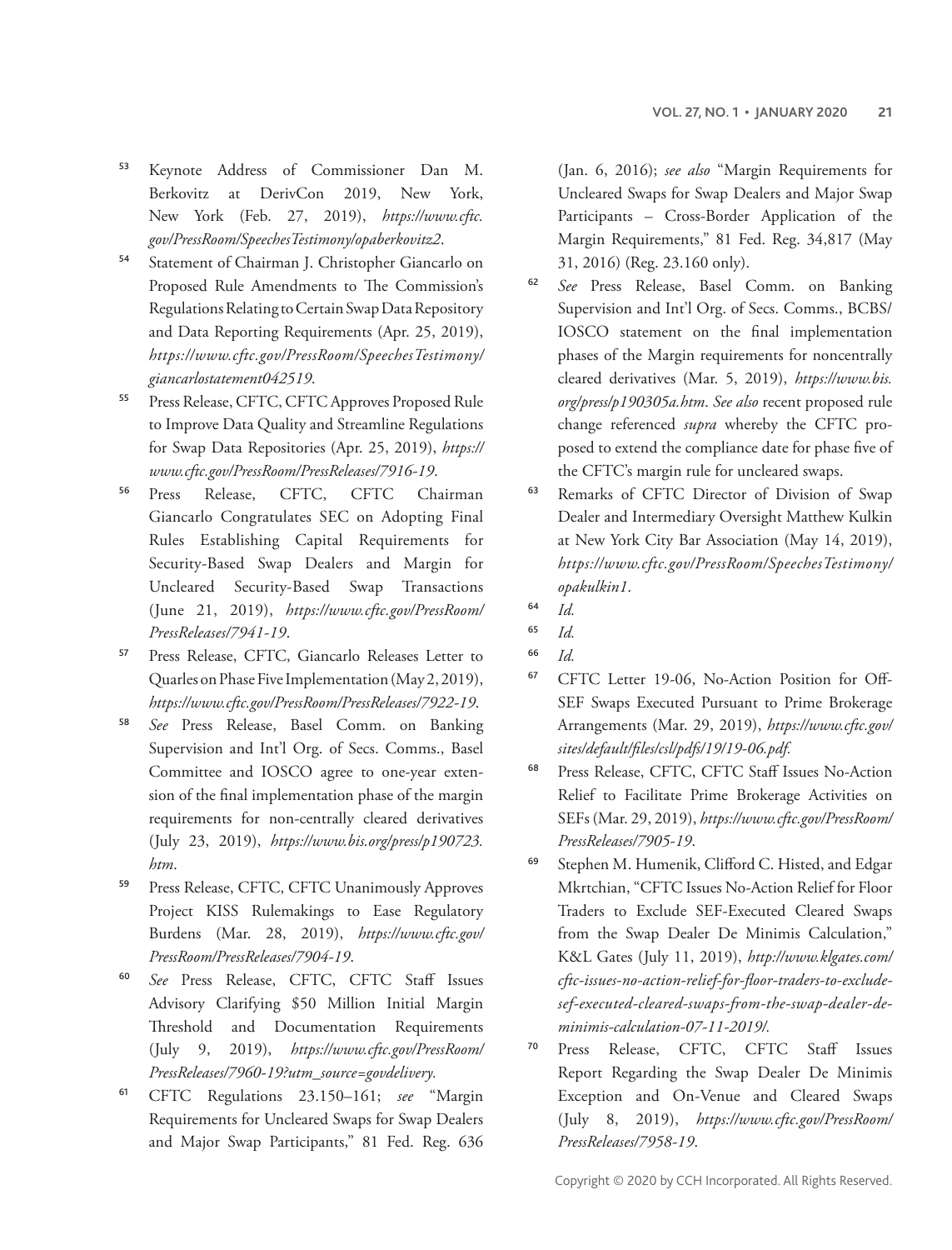- <sup>71</sup> Position Limits, 17 C.F.R. § 150.2 (2011). Keynote Address of Commissioner Dan M. Berkovitz at the FIA Commodities Symposium, Houston, Texas (June 11, 2019), *[https://www.cftc.](https://www.cftc.gov/) [gov/](https://www.cftc.gov/)<PressRoom></><SpeechesTestimony></opaberkovitz4>*.
- <sup>72</sup> Remarks of Brian Quintenz before the Commodity Market Council State of the Industry 2018 Conference (Jan. 29, 2018), *<https://www.cftc.gov/><PressRoom></><SpeechesTestimony>[/](/opaquintenz5) [opaquintenz5](/opaquintenz5)*; also K&L Gates has published a client alert looking back at the history of position limits and what is on the horizon: Stephen M. Humenik, Clifford C. Histed, and Edgar Mkrtchian, Reconsidering CFTC Position Limits—Looking Back in Order to Look Forward to the Upcoming CFTC Position Limit Proposal, K&L Gates (Oct. 1, 2019), *[http://www.klgates.](http://www.klgates.com/reconsidering-cftc-position-limits---looking-back-in-order-to-look-forward-to-the-upcoming-cftc-position-limit-proposal-09-30-2019/) [com/reconsidering-cftc-position-limits---looking](http://www.klgates.com/reconsidering-cftc-position-limits---looking-back-in-order-to-look-forward-to-the-upcoming-cftc-position-limit-proposal-09-30-2019/)[back-in-order-to-look-forward-to-the-upcoming](http://www.klgates.com/reconsidering-cftc-position-limits---looking-back-in-order-to-look-forward-to-the-upcoming-cftc-position-limit-proposal-09-30-2019/)[cftc-position-limit-proposal-09-30-2019/](http://www.klgates.com/reconsidering-cftc-position-limits---looking-back-in-order-to-look-forward-to-the-upcoming-cftc-position-limit-proposal-09-30-2019/)*.
- <sup>73</sup> Press Release, CFTC, CFTC's Division of Market Oversight Extends Time-Limited No-Action Relief from Certain Position Aggregation Requirements (Aug. 1, 2019), *[https://www.cftc.gov/PressRoom/](https://www.cftc.gov/PressRoom/PressReleases/7989-19) [PressReleases/7989-19](https://www.cftc.gov/PressRoom/PressReleases/7989-19)*.
- Press Release, CFTC, CFTC Unanimously Approves Two Measures in September 16 Open Meeting (Sept. 16, 2019), *[https://www.cftc.gov/PressRoom/](https://www.cftc.gov/PressRoom/PressReleases/8016-19) [PressReleases/8016-19](https://www.cftc.gov/PressRoom/PressReleases/8016-19)*.
- <sup>75</sup> CFTC, Position Limits and Position Accountability for Security Futures Products Final Rule, 84 Fed. Reg. 51,005 (Sept. 27, 2019), *[https://www.cftc.gov/](https://www.cftc.gov/sites/default/files/2019/09/2019-20476a.pdf) [sites/default/files/2019/09/2019-20476a.pdf.](https://www.cftc.gov/sites/default/files/2019/09/2019-20476a.pdf)*
- <sup>76</sup> Statement of Commissioner Dan M. Berkovitz Regarding the Commission's Final Rule on Position Limit Requirements for Security Futures Products (Sept. 16, 2019), *[https://](https://www.cftc.gov/) [www.cftc.gov/](https://www.cftc.gov/)<PressRoom></><SpeechesTestimony>[/](/berkovitzstatement091619c) [berkovitzstatement091619c](/berkovitzstatement091619c)*.
- <sup>77</sup> CFTC, Notice of Proposed Rulemaking, Public Rulemaking Procedures, 84 Fed. Reg. 49,490 (Sept. 20, 2019), *[https://www.cftc.gov/sites/default/](https://www.cftc.gov/sites/default/files/2019/09/2019-20361a.pdf) [files/2019/09/2019-20361a.pdf](https://www.cftc.gov/sites/default/files/2019/09/2019-20361a.pdf)*.
- <sup>78</sup> Press Release, CFTC, CFTC and SEC Participate in the Signing Ceremony for the IOSCO Enhanced Multilateral MOU Concerning Cross-Border Enforcement (May 20, 2019), *[https://www.cftc.gov/](https://www.cftc.gov/PressRoom/PressReleases/7929-19) [PressRoom/PressReleases/7929-19](https://www.cftc.gov/PressRoom/PressReleases/7929-19)*.
- Press Release, CFTC, CFTC Division of Enforcement Issues Advisory on Violations of the Commodity Exchange Act Involving Foreign Corrupt Practices (Mar. 6, 2019), *[https://www.cftc.gov/PressRoom/](https://www.cftc.gov/PressRoom/PressReleases/7884-19) [PressReleases/7884-19](https://www.cftc.gov/PressRoom/PressReleases/7884-19)*.
- CFTC Reauthorization Act of 2019, H.R. 4895, 116th Cong. §112 (2019), *[https://www.congress.gov/](https://www.congress.gov/bill/116th-congress/house-bill/4895/all-info) [bill/116th-congress/house-bill/4895/all-info](https://www.congress.gov/bill/116th-congress/house-bill/4895/all-info)*.
- 81 Remarks of CFTC Director of Enforcement James M. McDonald at the 41st Annual Conference of the Future Industry Association's Law & Compliance Division Conference (May 8, 2019), *[https://www.](https://www.cftc.gov/) [cftc.gov/](https://www.cftc.gov/)<PressRoom></><SpeechesTestimony></opamcdonald3>*.
- 82 Press Release, CFTC, CFTC's Division of Enforcement Issues First Public Enforcement Manual (May 8, 2019), *[https://www.cftc.gov/PressRoom/](https://www.cftc.gov/PressRoom/PressReleases/7925-19) [PressReleases/7925-19](https://www.cftc.gov/PressRoom/PressReleases/7925-19)*.
- 83 Press Release, CFTC, CFTC Division of Enforcement Issues Report on FY 2018 Results (Nov. 15, 2018), *<https://www.cftc.gov/PressRoom/PressReleases/7841-18>*.
- 84 Press Release, CFTC, CFTC Division of Enforcement Issues Annual Report for FY 2019 (Nov. 25, 2019), *https://www.cftc.gov/PressRoom/PressReleases/8085-19*.
- Press Release, CFTC, CFTC Orders ADM Investor Services Inc. to Pay a \$250,000 Penalty to Settle Charges that it Failed to Supervise Its Employees (July 11, 2019), *[https://www.cftc.gov/PressRoom/](https://www.cftc.gov/PressRoom/PressReleases/7974-19) [PressReleases/7974-19](https://www.cftc.gov/PressRoom/PressReleases/7974-19)*.
- 86 Press Release, CFTC, CFTC Charges Hedge Fund with Violating Wheat Futures Speculative Position Limits (July 2, 2019), *[https://www.cftc.gov/PressRoom/](https://www.cftc.gov/PressRoom/PressReleases/7955-19) [PressReleases/7955-19](https://www.cftc.gov/PressRoom/PressReleases/7955-19)*.
- Press Release, CFTC, CFTC Orders Commodity Trading Firm to Pay Penalty for Wash Sales and Improve its Internal Controls (June 28, 2019), *<https://www.cftc.gov/PressRoom/PressReleases/7952-19>*.
- Press Release, CFTC, CFTC Orders Merrill Lynch Commodities, Inc. to Pay Approximately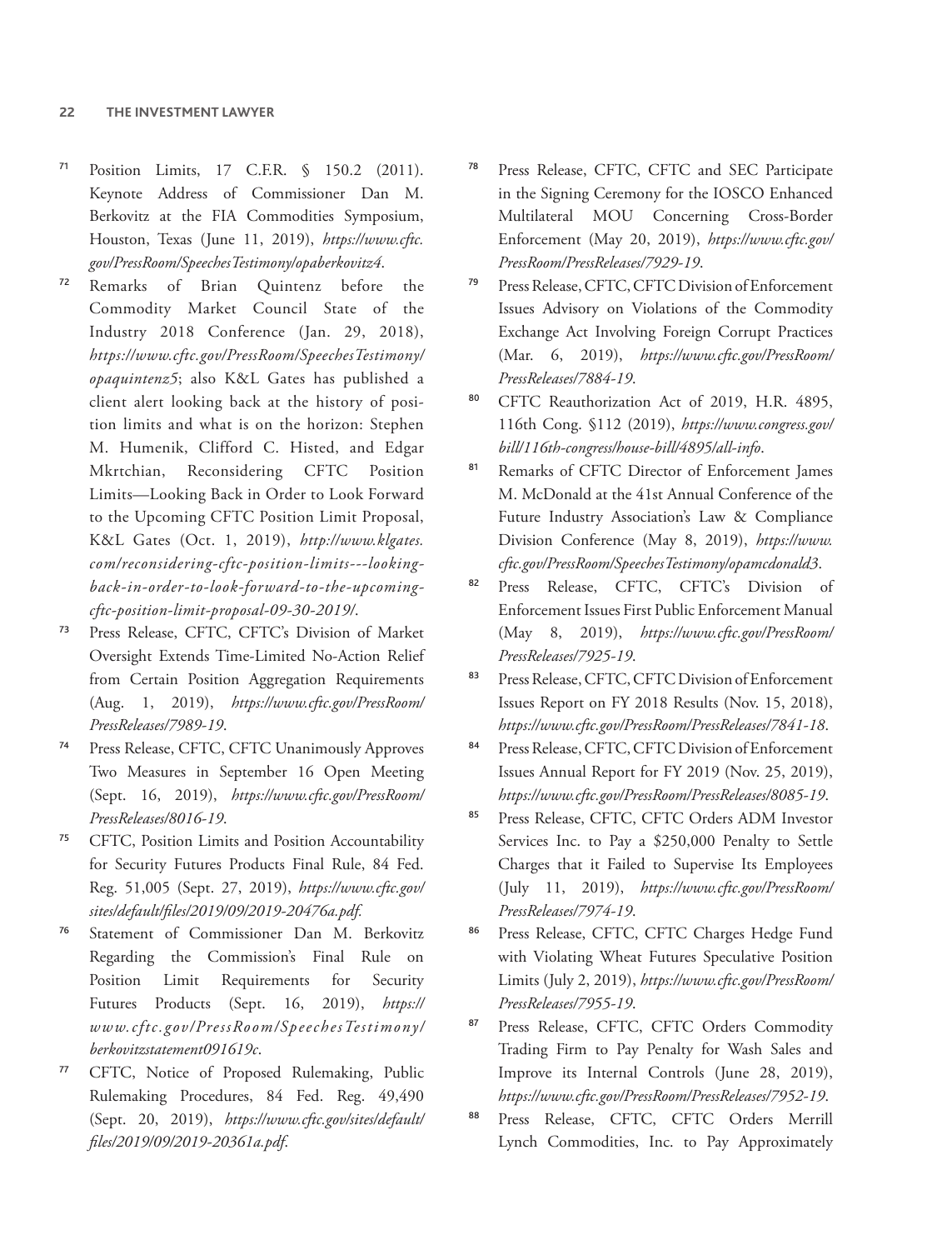\$25 Million for Spoofing, Manipulation, and Attempted Manipulation in Precious Metals Futures (June 25, 2019), *[https://www.cftc.gov/PressRoom/](https://www.cftc.gov/PressRoom/PressReleases/7946-19) [PressReleases/7946-19](https://www.cftc.gov/PressRoom/PressReleases/7946-19)*.

- 89 Press Release, CFTC, CFTC Charges Former Natural Gas Head Trader with Fraudulently Mismarking Futures and Physical Trades (May 9, 2019), *[https://](https://www.cftc.gov/PressRoom/PressReleases/7926-19) [www.cftc.gov/PressRoom/PressReleases/7926-19](https://www.cftc.gov/PressRoom/PressReleases/7926-19)*.
- <sup>90</sup> Press Release, CFTC, In CFTC Action, Former Trader Krishna Mohan Admits to Engaging in Spoofing and Manipulative Scheme at a Proprietary Trading Firm (Feb. 25, 2019), *[https://www.cftc.gov/](https://www.cftc.gov/PressRoom/PressReleases/7877-19) [PressRoom/PressReleases/7877-19](https://www.cftc.gov/PressRoom/PressReleases/7877-19)*.
- 91 Press Release, CFTC, CFTC Charges Proprietary Trader with Spoofing in Soybean Futures Markets (Jan. 31, 2019), *[https://www.cftc.gov/PressRoom/](https://www.cftc.gov/PressRoom/PressReleases/7865-19) [PressReleases/7865-19](https://www.cftc.gov/PressRoom/PressReleases/7865-19)*.
- 92 Press Release, CFTC, In CFTC Actions, Two Former Precious Metals Traders Admit To Engaging in Spoofing and Manipulation at New York Banks (July 25, 2019), *[https://www.cftc.gov/PressRoom/](https://www.cftc.gov/PressRoom/PressReleases/7983-19) [PressReleases/7983-19](https://www.cftc.gov/PressRoom/PressReleases/7983-19)*.
- 93 Press Release, CFTC, CFTC Charges Trader with Spoofing in Financial Futures Markets (July 31, 2019), *<https://www.cftc.gov/PressRoom/PressReleases/7988-19>*.
- Press Release, CFTC, SEC and CFTC Charge Options Clearing Corp. with Failing to Establish and Maintain Adequate Risk Management Policies (Sept. 4, 2019), *[https://www.cftc.gov/PressRoom/PressReleases/8000-19.](https://www.cftc.gov/PressRoom/PressReleases/8000-19)*
- Press Release, CFTC, CFTC Orders Registrant to Pay \$1.25 Million for Fraud, Unauthorized Trading, and Violating Speculative Position Limits in Live Cattle Futures (Sept. 9, 2019), *[https://www.cftc.gov/](https://www.cftc.gov/PressRoom/PressReleases/8002-19) [PressRoom/PressReleases/8002-19](https://www.cftc.gov/PressRoom/PressReleases/8002-19)*.
- Press Release, CFTC, CFTC Orders Chief Compliance Officer of Trading Firm to Pay \$150,000 for Fraud and False Statements to a Self-Regulatory Organization (Sept. 12, 2019), *[https://www.cftc.gov/](https://www.cftc.gov/PressRoom/PressReleases/8007-19) [PressRoom/PressReleases/8007-19](https://www.cftc.gov/PressRoom/PressReleases/8007-19)*.
- 97 Press Release, CFTC, CFTC Orders Registrant to Pay \$1.5 Million for Violations Related to Cyber Breach (Sept. 12, 2019), *[https://www.cftc.gov/PressRoom/](https://www.cftc.gov/PressRoom/PressReleases/8008-19) [PressReleases/8008-19](https://www.cftc.gov/PressRoom/PressReleases/8008-19)*.
- 98 Press Release, CFTC, CFTC Orders Interdealer Broker to Pay \$13 Million for Supervisory Failures and False Statements (Sept. 13, 2019), *[https://www.](https://www.cftc.gov/PressRoom/PressReleases/8012-19) [cftc.gov/PressRoom/PressReleases/8012-19](https://www.cftc.gov/PressRoom/PressReleases/8012-19)*.
- 99 Press Release, CFTC, CFTC Charges Traders at Major US Bank with Manipulating the Precious Metals Futures Markets (Sept. 16, 2019), *[https://](https://www.cftc.gov/PressRoom/PressReleases/8013-19) [www.cftc.gov/PressRoom/PressReleases/8013-19](https://www.cftc.gov/PressRoom/PressReleases/8013-19)*.
- <sup>100</sup> Press Release, CFTC, In CFTC Action, Former Precious Metal Trader Admits to Engaging in Spoofing at Two New York Banks (Sept. 16, 2019), *<https://www.cftc.gov/PressRoom/PressReleases/8014-19>*.
- <sup>101</sup> Press Release, CFTC, CFTC Charges Illinois-Based Trader with Violating Soybean Futures Speculative Position Limits (Sept. 25, 2019), *[https://www.cftc.](https://www.cftc.gov/PressRoom/PressReleases/8021-19) [gov/PressRoom/PressReleases/8021-19](https://www.cftc.gov/PressRoom/PressReleases/8021-19)*.
- <sup>102</sup> Press Release, CFTC, CFTC Orders Chicago Trading Firm and Its Co-Founder to Pay \$2.5 Million in Penalties for Spoofing and Manipulative Trading Scheme (Sept. 30, 2019), *[https://www.cftc.](https://www.cftc.gov/PressRoom/PressReleases/8024-19) [gov/PressRoom/PressReleases/8024-19](https://www.cftc.gov/PressRoom/PressReleases/8024-19)*.
- <sup>103</sup> Press Release, CFTC, CFTC Charges Former Registrant with Making False and Misleading Statements During a CFTC Investigation (Sept. 30, 2019), *[https://www.cftc.gov/PressRoom/](https://www.cftc.gov/PressRoom/PressReleases/8026-19) [PressReleases/8026-19](https://www.cftc.gov/PressRoom/PressReleases/8026-19)*.
- <sup>104</sup> Press Release, CFTC, CFTC Orders Global Agribusiness to Pay \$175,000 for Failure to File Timely Reports (Sept. 30, 2019), *[https://www.cftc.](https://www.cftc.gov/PressRoom/PressReleases/8028-19) [gov/PressRoom/PressReleases/8028-19](https://www.cftc.gov/PressRoom/PressReleases/8028-19)*.
- 105 Press Release, CFTC, CFTC Orders CHS, Inc. to Pay \$500,000 Penalty for Reporting Violations (Oct. 1, 2019), *[https://www.cftc.gov/PressRoom/](https://www.cftc.gov/PressRoom/PressReleases/8029-19) [PressReleases/8029-19](https://www.cftc.gov/PressRoom/PressReleases/8029-19)*.
- <sup>106</sup> Press Release, CFTC, CFTC Orders Energy Broker and Its Owner to Pay Over \$1.5 Million for Misappropriating Confidential Customer Information and Other Violations (Oct. 1, 2019), *<https://www.cftc.gov/PressRoom/PressReleases/8030-19>*.
- <sup>107</sup> Press Release, CFTC, CFTC Orders Two Trading Firms, Bank to Pay a Total of \$3 Million for Spoofing (Oct. 1, 2019), *[https://www.cftc.gov/PressRoom/](https://www.cftc.gov/PressRoom/PressReleases/8031-19) [PressReleases/8031-19](https://www.cftc.gov/PressRoom/PressReleases/8031-19)*.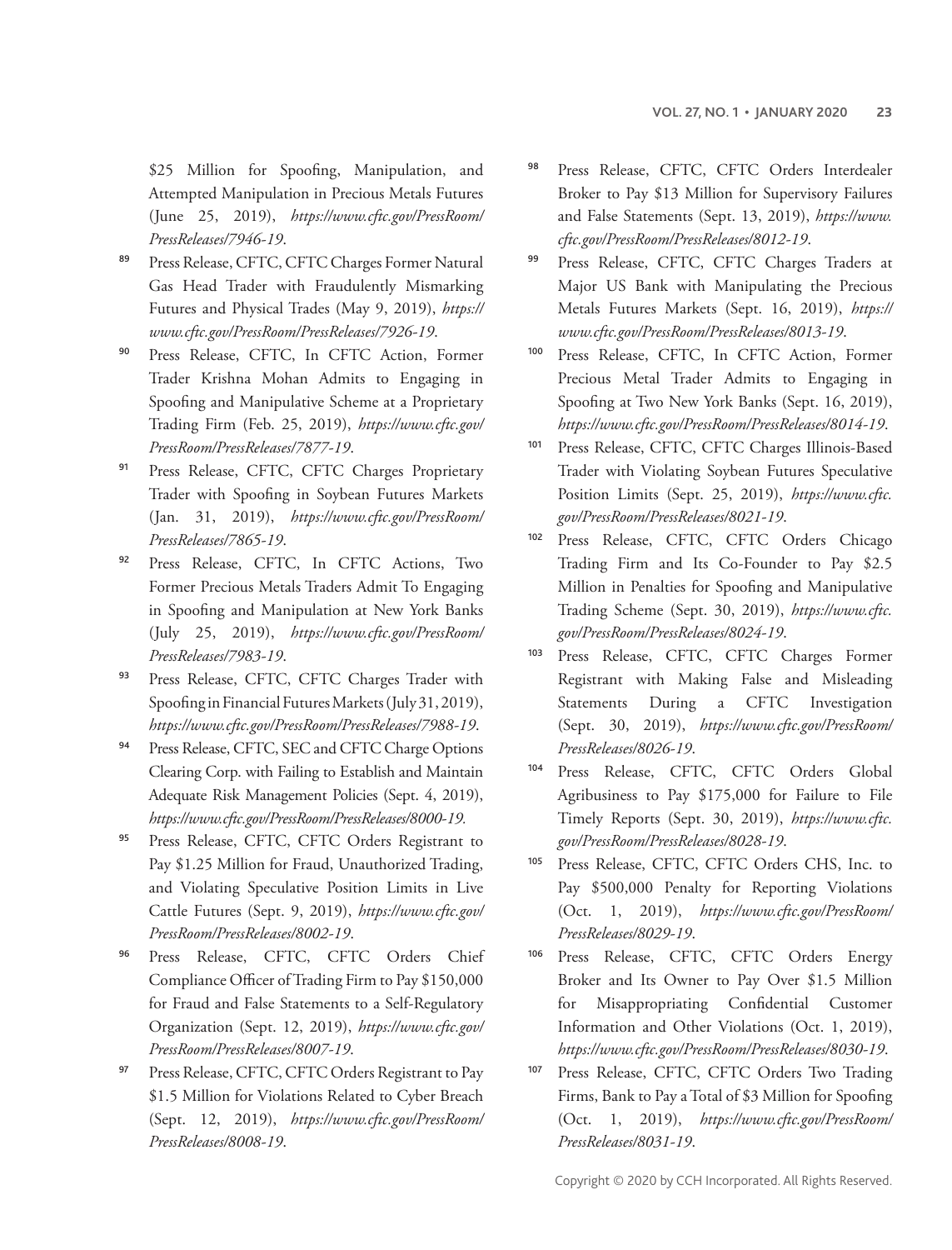- <sup>108</sup> Press Release, CFTC, CFTC Orders Interdealer Brokers to Pay \$25 Million for Fraud in FX Options Markets (Oct. 2, 2019), *[https://www.cftc.gov/](https://www.cftc.gov/PressRoom/PressReleases/8035-19) [PressRoom/PressReleases/8035-19](https://www.cftc.gov/PressRoom/PressReleases/8035-19)*.
- <sup>109</sup> US Commodity Futures Trading Comm'n v. Kraft Foods Grp., Inc., 1:15-cv-02881 (Aug. 19, 2019), Docket Entry 319.
- <sup>110</sup> *Id.*
- <sup>111</sup> US Commodity Futures Trading Comm'n v. Kraft Foods Grp., Inc., Case: 19-2769 (Oct, 2, 2019). Docket Entry 9.
- <sup>112</sup> US Commodity Futures Trading Comm'n v. Kraft Foods Grp., Inc., Case: 19-2769 (Oct, 22, 2019). Docket Entry 36.
- US Commodity Futures Trading Comm'n v. Kraft Foods Grp., Inc., 1:15-cv-02881 (Nov. 8, 2019), Docket Entry 357.
- <sup>114</sup> Press Release, CFTC, Chairman Tarbert Announces CFTC Executive Leadership Appointments (July 18, 2019), *[https://www.cftc.gov/PressRoom/](https://www.cftc.gov/PressRoom/PressReleases/7978-19) [PressReleases/7978-19](https://www.cftc.gov/PressRoom/PressReleases/7978-19)*.
- <sup>115</sup> Dr. Heath P. Tarbert, "Why the CFTC is the most important regulator you've never heard of," *Fox Business* (July 29, 2019), *[https://www.foxbusiness.com/](https://www.foxbusiness.com/financials/why-the-cftc-is-the-most-important-regulator-youve-never-heard-of) [financials/why-the-cftc-is-the-most-important-regula](https://www.foxbusiness.com/financials/why-the-cftc-is-the-most-important-regulator-youve-never-heard-of)[tor-youve-never-heard-of](https://www.foxbusiness.com/financials/why-the-cftc-is-the-most-important-regulator-youve-never-heard-of)*.
- <sup>116</sup> *Id.*

- <sup>119</sup> Will Acworth, FIA Market Voice, CFTC's Tarbert vows to promote 'integrity, resilience and vibrancy' of derivatives markets (Nov. 4, 2019), *[https://market](https://marketvoice.fia.org/articles/cftcs-tarbert-vows-promote-integrity-resilience-and-vibrancy-derivatives-markets)[voice.fia.org/articles/cftcs-tarbert-vows-promote-integ](https://marketvoice.fia.org/articles/cftcs-tarbert-vows-promote-integrity-resilience-and-vibrancy-derivatives-markets)[rity-resilience-and-vibrancy-derivatives-markets](https://marketvoice.fia.org/articles/cftcs-tarbert-vows-promote-integrity-resilience-and-vibrancy-derivatives-markets)*.
- <sup>120</sup> Keynote Address of Director of Enforcement James M. McDonald at the Practising Law Institute's White Collar Crime 2019 Program (Sept. 25, 2019), *<https://www.cftc.gov/><PressRoom></><SpeechesTestimony>[/](/opamcdonald5) [opamcdonald5](/opamcdonald5)*.
- <sup>121</sup> *See* Press Release, CFTC, CFTC Charges Traders at Major US Bank with Manipulating the Precious

Metals Futures Markets (Sept. 16, 2019), *[https://](https://www.cftc.gov/PressRoom/PressReleases/8013-19) [www.cftc.gov/PressRoom/PressReleases/8013-19;](https://www.cftc.gov/PressRoom/PressReleases/8013-19)*  Opening Remarks by Assistant Attorney General Brian A. Benczkowski on Press Call Announcing United States v. Gregg Smith, et al. (Sept. 16, 2019), *[https://www.justice.gov/opa/speech/opening](https://www.justice.gov/opa/speech/opening-remarks-assistant-attorney-general-brian-benczkowski-press-call-announcing-united)[remarks-assistant-attorney-general-brian-benczkowski](https://www.justice.gov/opa/speech/opening-remarks-assistant-attorney-general-brian-benczkowski-press-call-announcing-united)[press-call-announcing-united](https://www.justice.gov/opa/speech/opening-remarks-assistant-attorney-general-brian-benczkowski-press-call-announcing-united)*. A case Mr. McDonald did not address is the ill-fated criminal prosecution of Jitesh Thakkar in Chicago. In that case, the government alleged that Mr. Thakkar conspired with, and aided and abetted, convicted spoofer Navinder Sarao. Following a trial in Chicago this spring, a federal jury deadlocked 10–2 in favor of acquittal, and the government dismissed all criminal charges against Mr. Thakkar. The parallel CFTC case is pending.

- <sup>122</sup> Remarks of DSIO Director Joshua B. Sterling Before the District of Columbia Bar Association (Sept. 25, 2019), *[https://www.cftc.](https://www.cftc.gov/) [gov/](https://www.cftc.gov/)<PressRoom></><SpeechesTestimony></opasterling1>*.
- <sup>123</sup> Remarks of DSIO Director Joshua B. Sterling Before the ABA Securities Association (Sept. 26, 2019), *<https://www.cftc.gov/><PressRoom></><SpeechesTestimony>[/](/opasterling2) [opasterling2](/opasterling2)*.
- <sup>124</sup> K&L Gates previously issued the following client alert on the implementation of Phase 5, and we continue to monitor regulatory developments: Lawrence B. Patent, Stephen M. Humenik, Michael W. McGrath, Kenneth Holston & Edgar Mkrtchian, "Final Phase of Initial Margin Requirements for Uncleared Swaps to Be Delayed Until September 2021 for Most Market Participants—How to Manage Timelines and Expectations in Light of Recent Actions by Global Regulators," *K&L Gates* (Aug. 13, 2019), *[http://www.klgates.com/](http://www.klgates.com/final-phase-of-initial-margin-requirements-for-uncleared-swaps-to-be-delayed-until-september-2021-for-most-market-participantshow-to-manage-timelines-and-expectations-in-light-of-recent-actions-by-global-regulators-08-12-2019/) [final-phase-of-initial-margin-requirements-for](http://www.klgates.com/final-phase-of-initial-margin-requirements-for-uncleared-swaps-to-be-delayed-until-september-2021-for-most-market-participantshow-to-manage-timelines-and-expectations-in-light-of-recent-actions-by-global-regulators-08-12-2019/)[uncleared-swaps-to-be-delayed-until-september-](http://www.klgates.com/final-phase-of-initial-margin-requirements-for-uncleared-swaps-to-be-delayed-until-september-2021-for-most-market-participantshow-to-manage-timelines-and-expectations-in-light-of-recent-actions-by-global-regulators-08-12-2019/)[2021-for-most-market-participantshow-to-manage](http://www.klgates.com/final-phase-of-initial-margin-requirements-for-uncleared-swaps-to-be-delayed-until-september-2021-for-most-market-participantshow-to-manage-timelines-and-expectations-in-light-of-recent-actions-by-global-regulators-08-12-2019/)[timelines-and-expectations-in-light-of-recent-actions](http://www.klgates.com/final-phase-of-initial-margin-requirements-for-uncleared-swaps-to-be-delayed-until-september-2021-for-most-market-participantshow-to-manage-timelines-and-expectations-in-light-of-recent-actions-by-global-regulators-08-12-2019/)[by-global-regulators-08-12-2019/](http://www.klgates.com/final-phase-of-initial-margin-requirements-for-uncleared-swaps-to-be-delayed-until-september-2021-for-most-market-participantshow-to-manage-timelines-and-expectations-in-light-of-recent-actions-by-global-regulators-08-12-2019/)*.

<sup>117</sup> *Id.*

<sup>118</sup> *Id.*